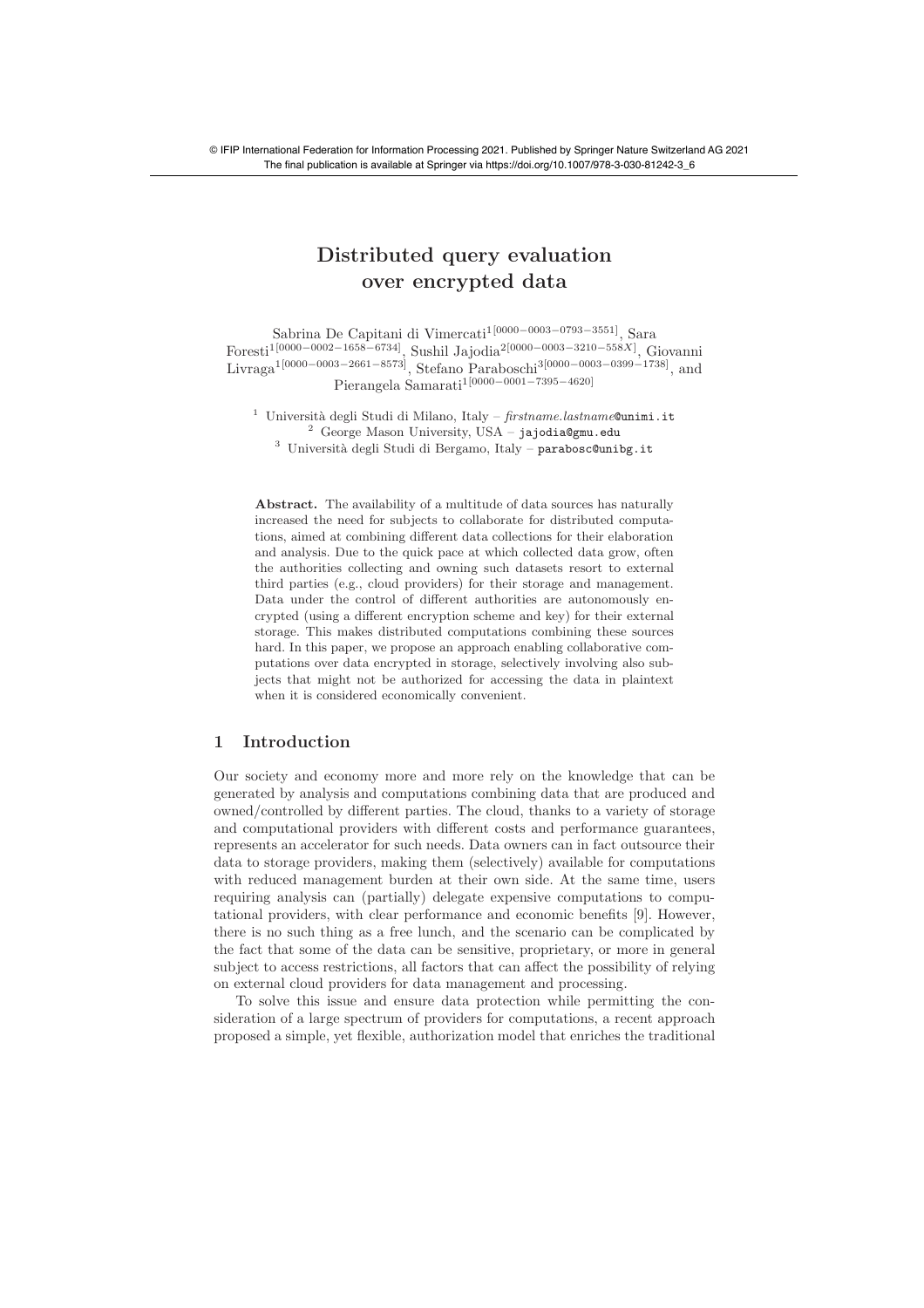yes/no visibility that a subject can have over data with a third visibility level, granting a subject visibility over encrypted versions of the data [9]. In this way, subjects that are economically convenient, but possibly not fully trusted for accessing data content, may still be involved in computations over encrypted data. To enforce the authorization policy, visibility over data is dynamically adjusted by inserting, before passing a dataset to a subject not trusted for plaintext access, on-the-fly encryption operations. Similarly, the encryption layer can be dynamically removed through on-the-fly decryption when requested for operations that cannot be executed over encrypted data.

The authorization model in [9] operates under the assumption that the datasets involved in the distributed computation are stored in plaintext. This assumption is however viable only when data are either stored at their owners, or outsourced at providers that are trusted to access data in plaintext, hindering the consideration of providers that, while being economically convenient, cannot be considered fully trusted. Intuitively, the spectrum of potential providers that could be adopted for storing datasets could be enlarged if data are encrypted, by their owners, before outsourcing. The joint adoption of the authorization model in [9] and of encrypted storage would benefit both users requiring computations, and owners wishing to make their data selectively available to others. Users might in fact leverage economically convenient providers for the computation, and owners can outsource their datasets to economically convenient providers with the guarantee that their data will be improperly accessed neither in storage, nor in computation. The consideration of encrypted storage in collaborative computations brings however complications, since encryption in storage is not specifically inserted according to the computations to be performed and may not support them, which could hence require additional decryption and re-encryption operations.

In this paper, we build on the authorization model in [9] and propose a solution for collaborative computations over distributed data that can be stored, in encrypted form, at external and possibly not fully trusted providers. The main contributions of this paper can be summarized as follows. First, we re-define the information flows enacted by a computation, necessary for authorization enforcement, based on the possibility of some data being stored in encrypted form (Section 2). Second, we identify the need, and propose a solution for, reencryption operations, to be introduced when the encryption adopted in storage (which is pre-determined by the data owner) does not support operation execution (Section 3). Third, we provide an approach for computing an economically convenient assignment of computation operations to subjects in complete obedience of authorizations (Section 4). We discuss related works in Section 5 and conclude the paper in Section 6.

#### 2 Relation profiles and authorizations

We consider a scenario characterized by three kinds of subjects:  $1)$  data authorities, each owning one or more relational tables possibly stored at external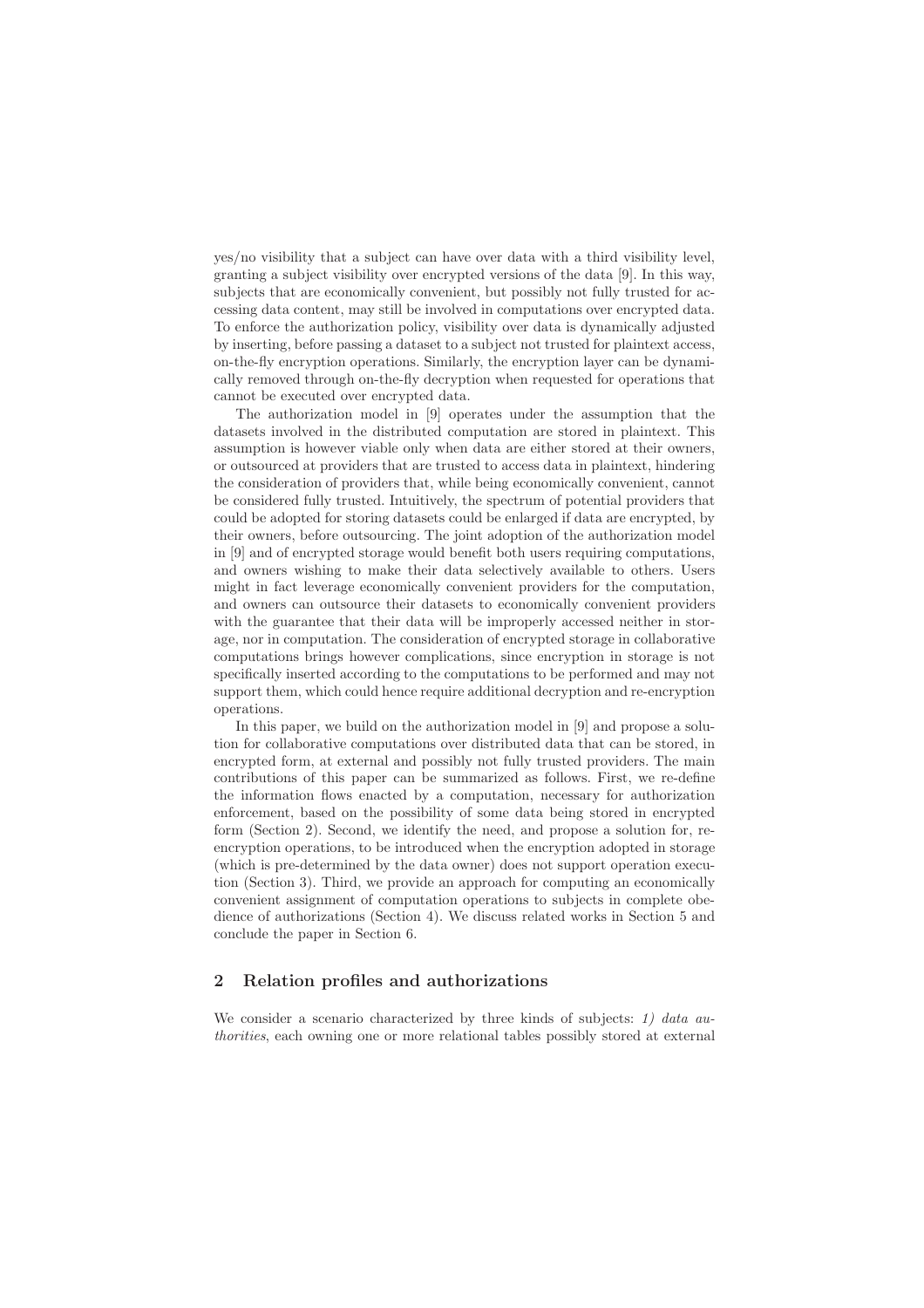

Fig. 1. An example of a query plan (a) and of authorizations on relations FLIGHT and Company (b)

storage providers; 2) users, submitting queries over relations under the control of different authorities; and 3) computational providers, which can be involved for query evaluation. Queries can be of the general form "SELECT FROM WHERE group by having" and can include joins among relations under control of different data authorities. Execution of queries is performed according to a query plan established by the query optimizer, where projections are pushed down to avoid retrieving data that are not necessary for query evaluation. Graphically, we represent query plans as trees whose leaf nodes correspond to base relations, after the projection of the subset of attributes of interest for the query. For simplicity, but without loss of generality, we assume that attributes in the relations have different names.

Example 1. Consider two data authorities, a flight company and a commercial company with one relation each: relation  $FLIGHT(N,D,P,C)$  reports the social security Number and Date of birth of passengers, and the Price and Class of their tickets; relation Company(S,I,J) reports the Social security number, Income, and Job of the company employees. These relations are stored in encrypted form at providers F and C, respectively. The system is characterized by computational providers  $X$ ,  $Y$ , and  $Z$ . In our running example, we consider the following query submitted by user  $\mathbb U\colon$  "SELECT C,  $\textsc{sum}(P), \textsc{sum}(I)$  from FLIGHT JOIN COMPANY on N=S where J='manager' GROUP BY C HAVING  $\text{SUM}(P) > 10\% \text{SUM}(I)$ ", retrieving the classes for which the overall price of tickets is above the 10% of the income of the managers who bought such tickets. Figure 1(a) illustrates a plan for the query.

Relation profile. Besides the attributes included in its schema, a relation resulting from a computation can convey information on other attributes. The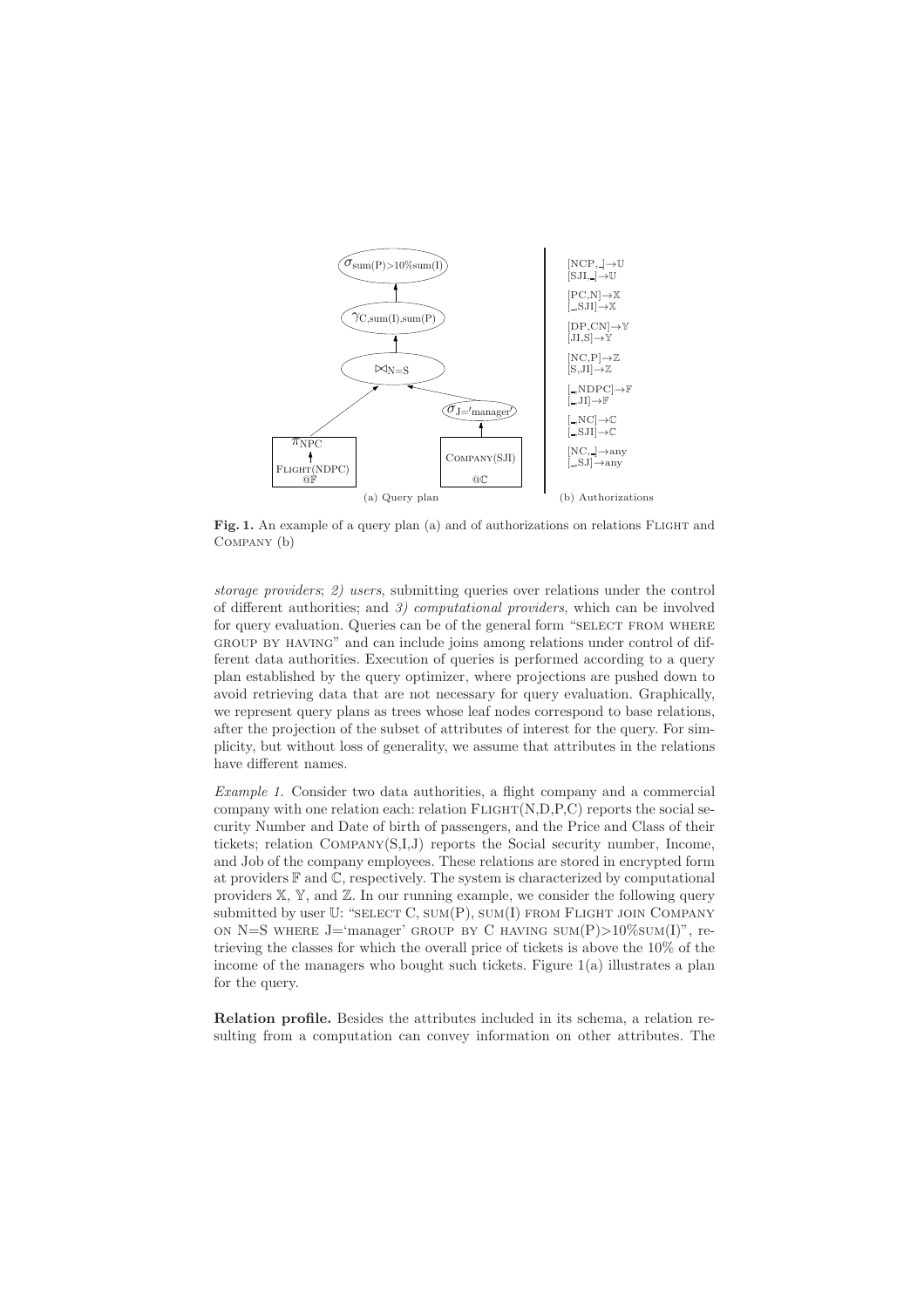information content explicitly and implicitly conveyed by a (base or derived, that is, resulting from the evaluation of a sub-query) relation is captured by a profile associated with the relation. We extend the definition of relation profile in [9] to model the possible encrypted representation of attributes in storage.

**Definition 1 (Relation Profile).** Let R be a relation. The profile of R is a 6-tuple of the form  $[R^{vp}, R^{ve}, R^{vE}, R^{ip}, R^{ie}, R^{=}]$  where:  $R^{vp}, R^{ve}$ , and  $R^{vE}$  are the visible attributes appearing in R's schema in plaintext  $(R^{vp})$ , encrypted on-thefly  $(R^{ve})$ , and encrypted in-storage  $(R^{vE})$ ;  $R^{ip}$  and  $R^{ie}$  are the implicit attributes conveyed by R, in plaintext  $(R^{ip})$  and encrypted  $(R^{ie})$ ;  $R^{\simeq}$  is a disjoint-set data structure representing the closure of the equivalence relationship implied by attributes connected in R's computation.

In the definition,  $R^{\nu p}$  corresponds to the set of plaintext attributes visible in the schema of  $R$ . We then distinguish between the visible attributes encrypted on-the-fly  $(R^{ve})$  and the visible attributes encrypted in storage  $(R^{vE})$ , due to their different nature. In-storage encryption is enforced once, independently from the query to be answered, and uses a scheme and a key (decided by the owning data authority) that do not change over time and are not shared among different data authorities. On-the-fly encryption is enforced at query evaluation time and both the encryption scheme and the encryption key are decided by the user formulating the query and need to be shared among different parties when different attributes need to be compared (e.g., for a join evaluation). Implicit components  $(R^{\psi}, R^{\dot{\psi}})$  keep track of the attributes that have been involved in query evaluation for producing relation  $R$ . Even if they do not appear in  $R$ 's schema, query evaluation has left a trace of their values in the query results (e.g., attributes involved in selection or group by operations). Note that we do not distinguish between in-storage and on-the-fly encryption in the implicit component of the profile. Indeed, the information leaked by the evaluation of an operation over an encrypted attribute is not influenced by the time at which encryption has been enforced or the subject enforcing it. The equivalence relationship  $(R<sup>2</sup>)$  keeps track of the sets of attributes that have been compared for query evaluation (e.g., for the evaluation of an equi-join). Hence, even if one of the attributes in the equivalence set has been projected out from the relation schema, its values are still conveyed by the presence of other (equivalent) attributes.

The profile of a base relation R has all components empty except  $R^{\nu p}$  and  $R^{vE}$  that contain the attributes appearing in plaintext and in encrypted form, respectively, in the relation schema. The profile of a derived relation resulting from the evaluation of an operation depends on both the operation and the profile of the operand(s). Figure 2 illustrates the profiles resulting from the evaluation of relational algebra operators, and of encryption and decryption operations, which are peculiar of our model. Graphically, we represent the profile of a relation as a tag attached to the relation's node (or the node of the operator producing it in case of a derived relation), with three components:  $v$  (visible attributes in  $R^{vp}$ and, on a gray background,  $R^{ve}$  and  $R^{vE}$ ), i (implicit attributes in  $R^{ip}$  and, on a gray background,  $\tilde{R}^{ie}$ ), and  $\simeq$  (sets of equivalent attributes in  $R^{\simeq}$  that have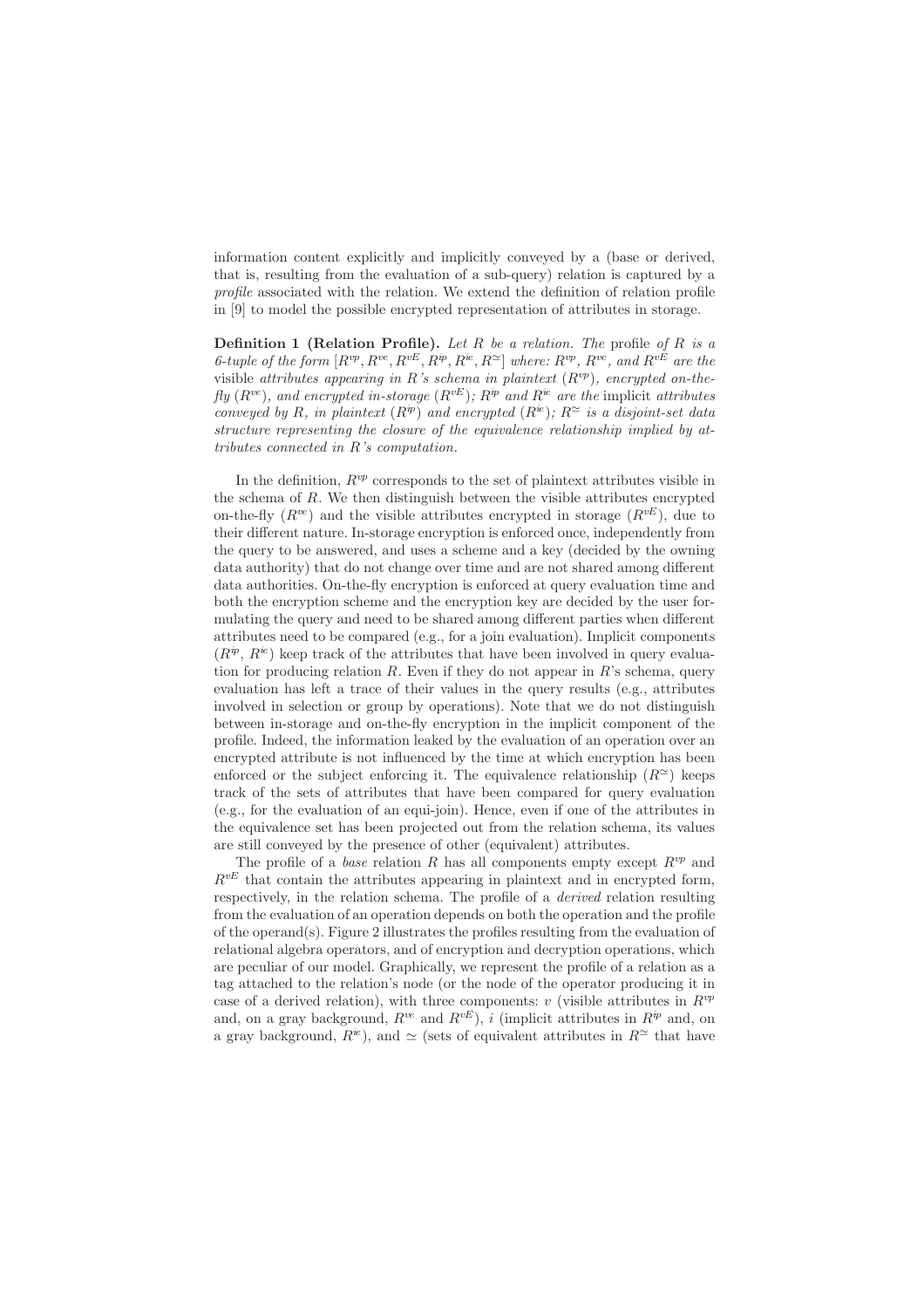

Fig. 2. Profiles resulting from relational, encryption, and decryption operations

been compared for  $R$ 's computation). We represent encryption and decryption operations as gray and white boxes, respectively, containing the attributes to be encrypted/decrypted, attached to the operand relation or the resulting relation, respectively. Figure 3 illustrates the profiles of the relations resulting from the evaluation of the operations in the query plan in Figure  $1(a)$ , assuming attributes NS and PI are decrypted for enabling computations over them.

Authorizations. Authorizations aim at regulating data flows intended for computations. Authorizations can specify, for each subject, whether she has plaintext visibility, encrypted visibility, or no visibility for performing computations over the attributes in the relations, and are defined as follows.

**Definition 2** (Authorization). Let R be a relation and S be a set of subjects. An authorization is a rule of the form  $[P, E] \rightarrow S$ , where  $P \subseteq R$  and  $E \subseteq R$  are subsets of attributes in R such that  $P \cap E = \emptyset$ , and  $S \in \mathcal{S} \cup \{any\}$ .

Authorization  $[P, E] \rightarrow S$  states that subject S can access in plaintext attributes in  $P$ , in encrypted form attributes in  $E$ , and has no visibility over the attributes in  $R\setminus (P\cup E)$ . Subject 'any' can be used to specify a default authorization applying to all subjects for which no authorization is defined. Authorizations regulating access for computation over (encrypted) attributes in relation R are defined by the data authority who owns the relation, independently from the provider storing it. Note that the authorizations of storage providers depend on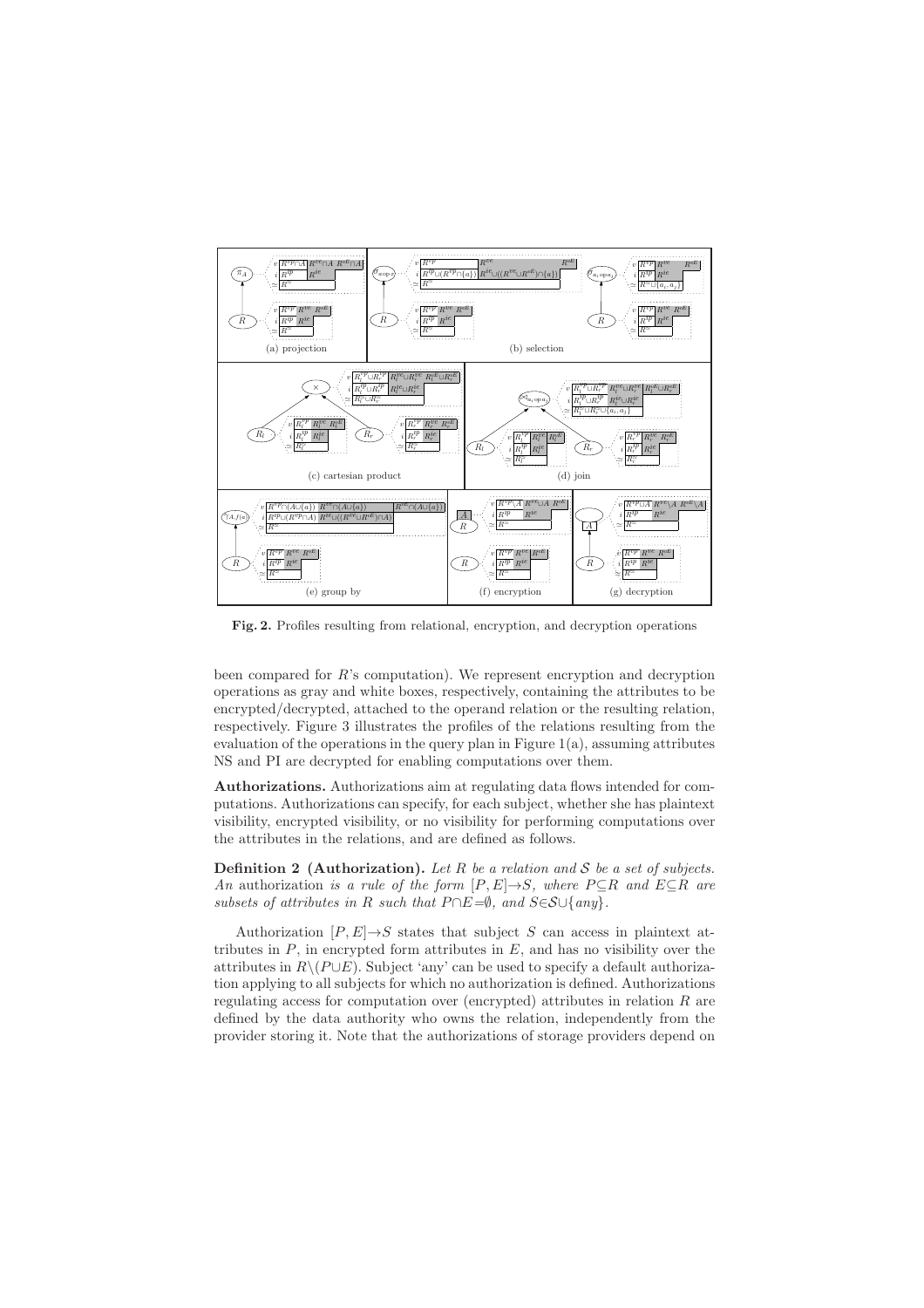

Fig. 3. Query plan with profiles

whether they are to be considered also for computations, independently from the fact that they store a specific relation and its (encrypted or plaintext) form. The user formulating the query is expected to have plaintext visibility over a subset of the attributes in the relational schemas, and we assume that she is authorized for the attributes involved in the query.

Example 2. Figure  $1(b)$  illustrates an example of a set of authorizations regulating access to relations FLIGHT and COMPANY of our running example. User U has plaintext visibility over a subset of the attributes of the two relations, storage providers  $\mathbb F$  and  $\mathbb C$  have encrypted visibility over the attributes in the relation they store, computational providers  $X$ ,  $Y$ , and  $Z$  have plaintext or encrypted visibility over a subset of the attributes in the two relations.

Authorization verification. To be authorized for a relation, a subject needs the plaintext visibility over plaintext attributes  $(R^{vp}$  and  $R^{ip})$  and plaintext or encrypted visibility over encrypted attributes  $(R^{ve}, R^{vE}, \text{ and } R^{ie})$ . Note that there is no need to distinguish between in-storage and on-the-fly encryption for authorization verification, as the information conveyed by encrypted attributes is independent from the time at which it has been applied. The subject also needs to have the same visibility (plaintext or encrypted) over attributes appearing together in an equivalence set. This is required to prevent subjects having plaintext visibility on one attribute in the equivalence set and encrypted visibility on another to be able to exploit knowledge of plaintext values of the former to infer plaintext values of the latter.

In the following, for simplicity, we will denote with  $\mathcal{P}_S$  ( $\mathcal{E}_S$ , respectively) the set of attributes that a subject  $S$  can access in plaintext (encrypted, respectively) according to her authorizations. The following definition identifies subjects au-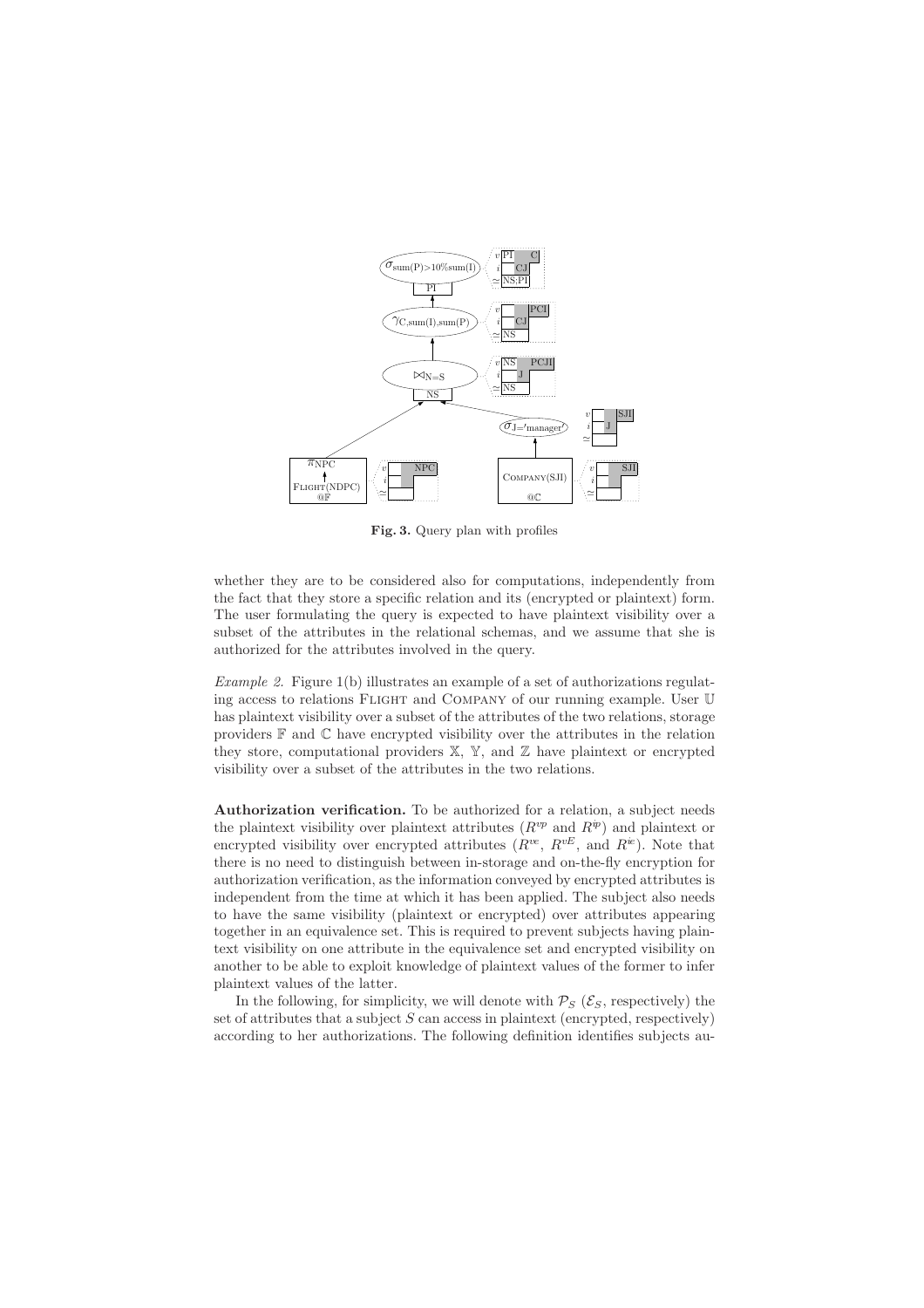thorized to access a relation, extending the definition in [9] to take the two kinds of encryption into consideration.

Definition 3 (Authorized Relation). Let R be a relation with profile  $[R^{vp},R^{ve},R^{vE},R^{ip},R^{ie},R^{\simeq}]$ . A subject  $S \in \mathcal{S}$  is authorized for R iff:

- 1.  $R^{vp} \cup R^{ip} \subset \mathcal{P}_S$  (authorized for plaintext);
- 2.  $R^{ve} \cup R^{ve} \cup R^{ie} \subset \mathcal{P}_S \cup \mathcal{E}_S$  (authorized for encrypted);
- 3.  $\forall A \in R^{\simeq}$ ,  $A \subseteq \mathcal{P}_S$  or  $A \subseteq \mathcal{E}_S$  (uniform visibility).

*Example 3.* Consider a relation R with profile  $[P, C, S, \ldots, \{IP\}]$  and the authorizations in Figure 1(a). Provider  $\mathbb Z$  is not authorized for the relation since it cannot access P in plaintext (Condition 1);  $\mathbb C$  and  $\mathbb F$  are not authorized since they cannot access P and S, respectively, in any form (Condition 2);  $\mathbb{X}$  is not authorized since it does not have uniform visibility on P and I (Condition 3). Provider  $\mathbb {Y}$  and user  $\mathbb {U}$  are instead authorized for the relation.

For simplicity, in the following we will use notation  $R_i$  to denote the relation resulting from the evaluation of node  $n_i$  in the query tree plan. When clear from the context, we will use  $n_i$  to denote interchangeably the node and the corresponding relation.

#### 3 Extended minimum cost query plan

Given a query plan  $T(N)$  corresponding to a query q formulated by a user U, our goal is to determine, for each node, a subject for its evaluation, possibly extending the query plan with encryption, decryption, and re-encryption operations to guarantee the satisfaction of authorizations and enable the evaluation of operations.

#### 3.1 Candidates

Given a query plan  $T(N)$ , we first need to identify, for each node, the subjects authorized for evaluating it (i.e., its candidates). Given a node  $n$  in a query tree plan, a subject  $S$  is authorized for its execution if she is authorized for its operand(s) and for its result. Indeed,  $S$  needs to access the operands of the node for its evaluation, and the profile of the result captures all the information directly and indirectly conveyed by the evaluation of the operation. Starting from relations where (a subset of) the attributes are encrypted in storage, it could be necessary to inject decryption and re-encryption (i.e., decryption followed by encryption with a different scheme and/or key) to guarantee that operations can be evaluated when they require plaintext visibility over the involved attributes, or they are not supported by the encryption scheme adopted in storage, respectively. For instance, we cannot expect different data authorities to use the same encryption scheme and key for attributes that will be compared in an equijoin. Hence, even if equality conditions can easily be supported over encrypted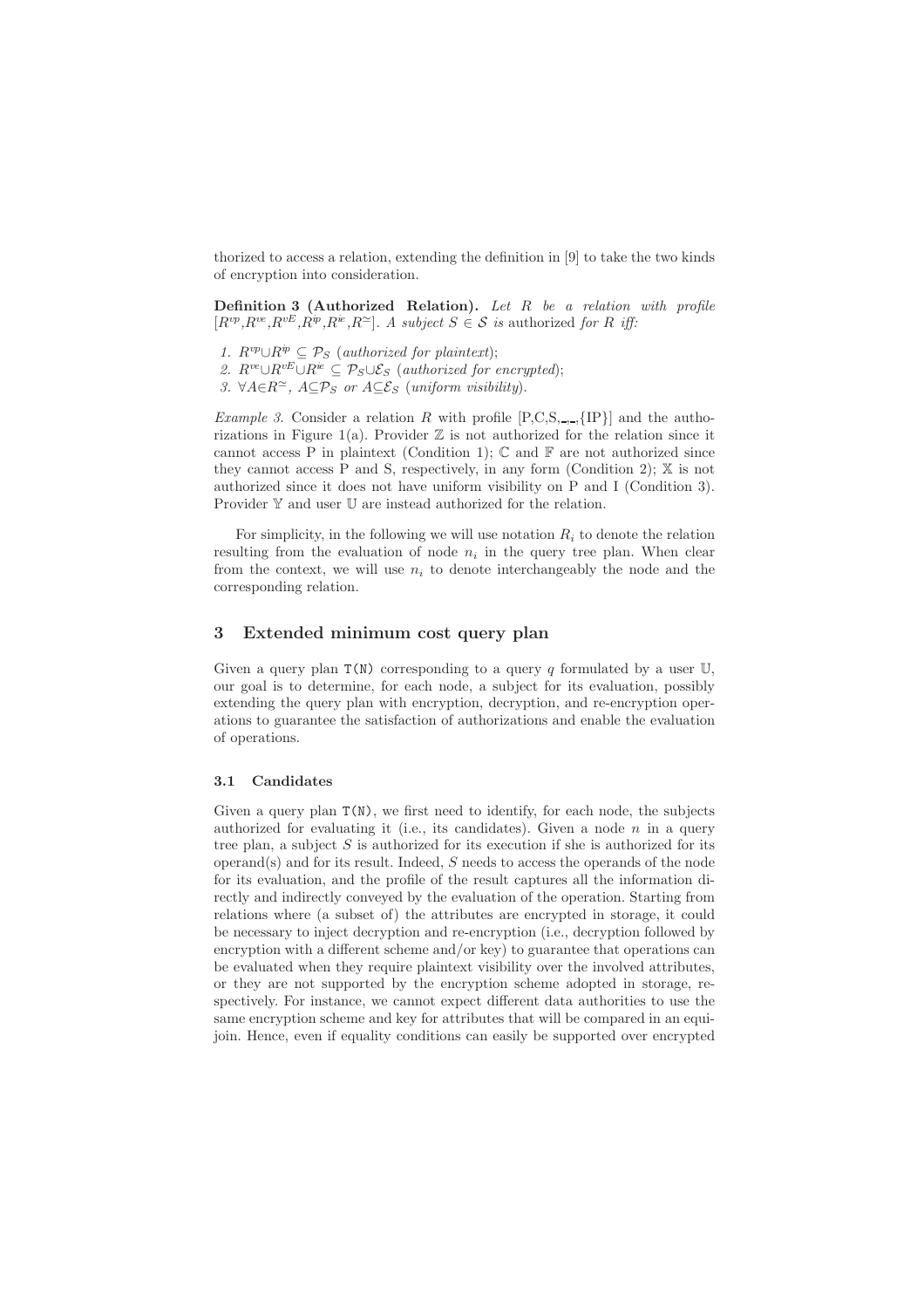data (e.g., using deterministic encryption), the evaluation of equi-joins requires re-encryption of the join attributes. Besides decryption and re-encryption for enabling query evaluation, also encryption operations could be injected for enforcing authorizations: encryption could enable a subject to perform an operation that she would otherwise not be authorized to evaluate, due to the plaintext representation of some attributes in the operand relation that she can access only in encrypted form.

Example 4. With reference to our running example,  $\mathbb {Y}$  can evaluate the join operation if attributes N and S are re-encrypted using a deterministic encryption scheme with the same encryption key. Similarly, attributes P, I, and J must be encrypted for  $\mathbb Z$  to be authorized for evaluating the group by operation.

We observe that, if all the attributes in the schema of the operand relation(s) appear in encrypted form, the set of subjects who are authorized for evaluating the operation is possibly larger. In fact, encrypted attributes are also accessible by subjects with plaintext visibility. To determine candidates, we therefore assume that all the attributes in the operand relation(s), but those that have to be in plaintext for operation execution, are encrypted. We note that the encryption of the attributes in the operands is always possible, since any attribute can be encrypted by the subject computing the operand (who can see it in plaintext). Similarly, any attribute of the operand(s) can be decrypted by the subject who is in charge for the evaluation of the operation, since otherwise it would not be authorized to evaluate it. Formally, we define candidates for the evaluation of a node as follows.

Definition 4 (Candidate). Let  $T(N)$  be a query plan,  $n \in N$  be a non-leaf node, and  $n_l, n_r \in \mathbb{N}$  be its left and right child (if any),  $n.A_p$  be the set of attributes that need to be in plaintext for the evaluation of n, and  $S$  be a set of subjects. A subject  $S \in S$  is a candidate for the execution of a node n iff S is authorized for:

- 1)  $n_l$  and  $n_r$ , assuming the encryption of all the visible attributes (Definition 3);
- 2) attributes in  $n.A_p$  in plaintext;
- 3) n, assuming the encryption of all the visible attributes in its operand(s) (Definition 3).

The set of candidates for node n is denoted  $\Lambda(n)$ .

*Example 5.* Figure  $4(a)$  reports, for each node in the query plan of Example 1, the candidates who can evaluate the operation in the node. In the example, we assume that:  $i$ ) the selection over J and the computation of the sums over I and P can be evaluated over their encrypted in storage representation;  $ii$ ) the evaluation of the join and of the group by require the re-encryption of the involved attributes; and  $iii)$  the comparison of  $SUM(P)$  and  $SUM(I)$  can only be done over plaintext values.

The set of candidates along a query plan enjoys a nice monotonicity property. In fact, relation profiles never lose attributes, but can only gain new ones (see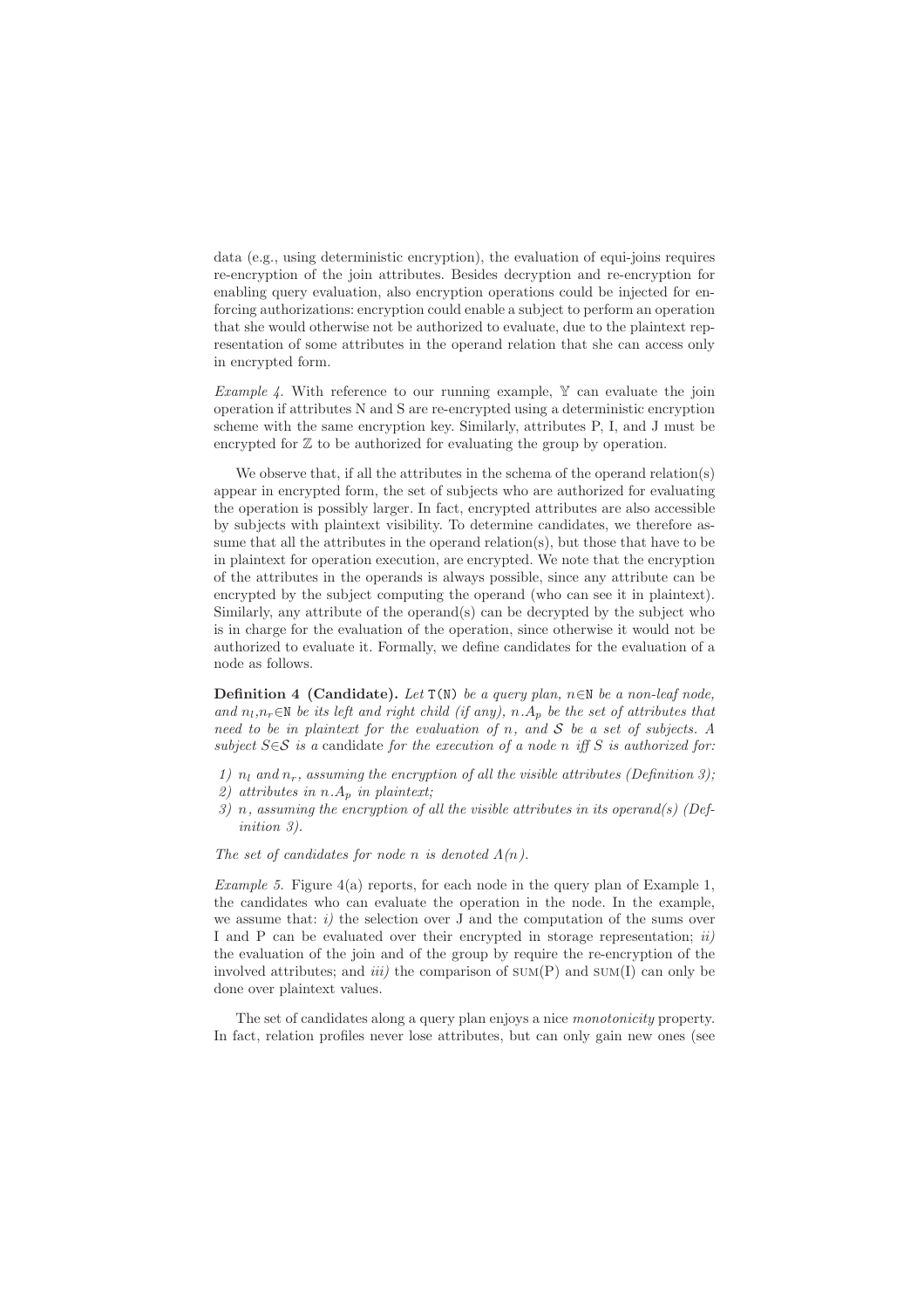

Fig. 4. Extended query plan with candidates (a) and with assignees (b)

Figure 3). Hence, a subject authorized for  $n$  is also authorized for its descendants in the query plan (the set of candidates monotonically decreases going up in the tree). This is true for all operations that do not require plaintext visibility over attributes, or which leave a trace in the implicit component of the resulting relation profile. A query plan T(N) is extended with encryption, decryption, and re-encryption, generating an *extended query plan*, denoted  $T'(N')$ . Figure  $4(a)$ illustrates an example of an extended version of the query plan in Figure  $1(a)$ , where attributes NC and S are re-encrypted (graphically represented with the gray and white rectangles below the join node), and attributes IP are decrypted.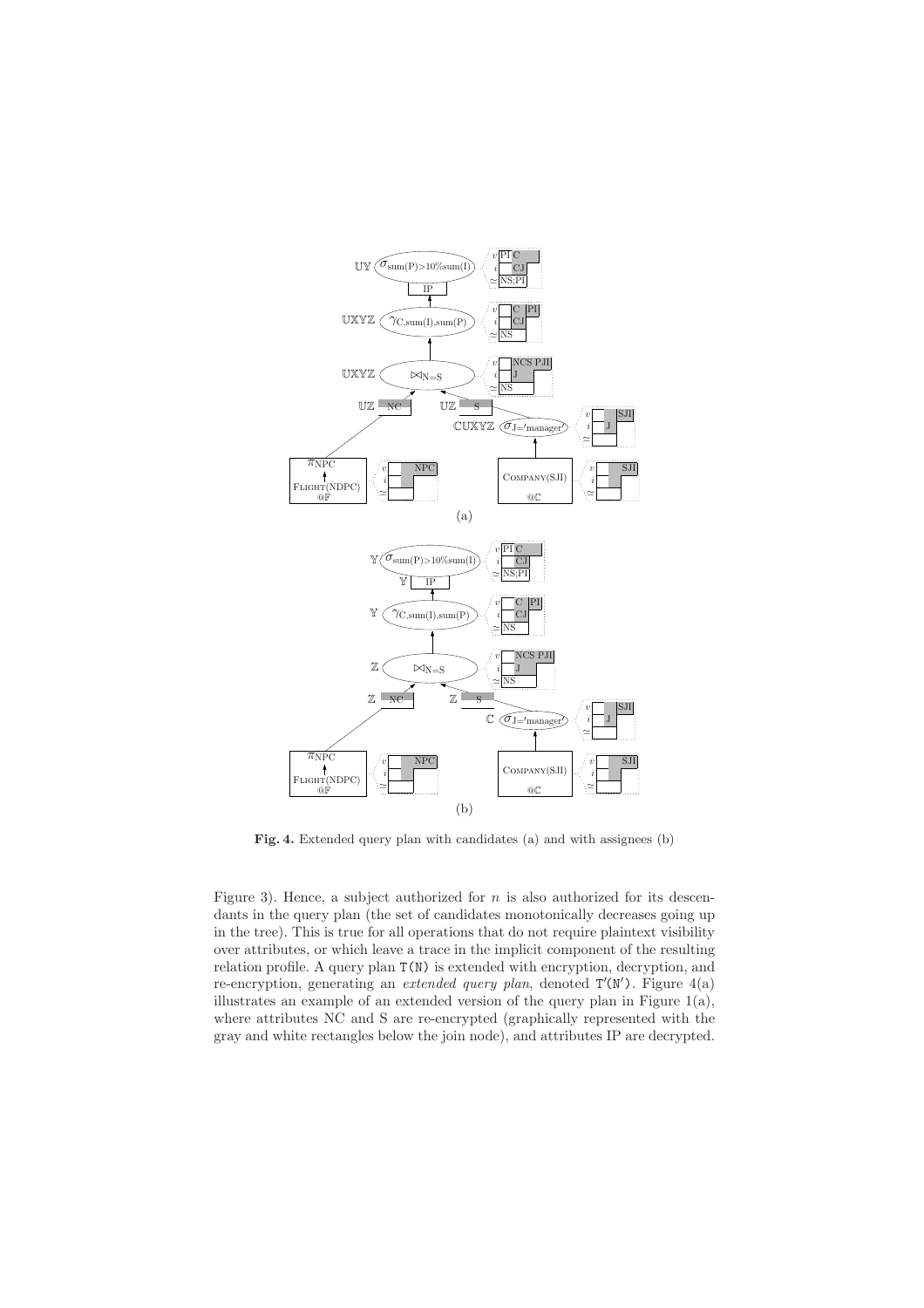Encryption, decryption, and re-encryption are used to adjust visibility and guarantee correct authorization enforcement. Their injection depends on the subjects to which operations are assigned. The injection of encryption and decryption operations does not affect the monotonicity property: the set of candidates of an encryption node corresponds to the one of the node to which encryption applies (i.e., of its child), and the set of candidates of a decryption node corresponds to the one of the node operating on the result of the decryption (i.e., of its parent). For example, candidates for the decryption of IP in Figure 4(a) are those for the selection to which decryption is connected (and hence are not explicitly reported in the figure). The consideration of re-encryption operations, necessary when the in-storage encryption scheme does not support operation execution, on the other hand, deserves a special treatment. Since the subject in charge of re-encryption must be authorized for the profile of the operand relation, the set of candidates for a re-encryption operation is a subset of the candidates of its operand node  $n_c$ . However, the candidates of the parent  $n_p$  of the re-encryption operation might not be a subset of the re-encryption candidates. In fact, nothing can be said on the set containment relationship between re-encryption candidates and those of its parent  $n_p$ , since a candidate for re-encryption could not be authorized for  $n_p$ and vice-versa: while a subject must be authorized for plaintext visibility on the attributes to be re-encrypted to be candidate for re-encryption,  $n_p$  might not require (and its candidate might not have) plaintext visibility on these attributes. Indeed, the profile of the result of re-encryption is the same as the one of its operand (i.e., it does not move attributes from the encrypted to the plaintext components nor vive-versa). Note that the set of candidates for  $n<sub>n</sub>$  is a subset of the candidates for  $n_c$ , since a candidate for  $n_p$  needs to have at least visibility on the relation produced by  $n_c$ . Figure 4(a) reports, for the two re-encryption operations, the set of candidates that could re-encrypt the involved attributes.

Given a query plan and the candidates for each of its nodes, it is then necessary to select, for each node, a subject (chosen among its candidates) in charge of the evaluation of the corresponding operation (i.e., the assignee of node  $n$ ). Given a query plan, there can exist different possible assignments that respect authorizations and permit query execution. In the next section, we discuss how to determine an authorized assignment.

#### 3.2 Authorized assignment and minimum cost query plan

Given a query plan  $\mathsf{T}(\mathbb{N})$  and the set  $\Lambda(n)$  of candidates for each node  $n \in \mathbb{N}$ , it is possible to determine an assignment of nodes to subjects taken from the corresponding set of candidates by inserting encryption and decryption operations. Such an assignment exists if, for each attribute  $a$  that needs to be re-encrypted, there exists a subject who can access  $a$  in plaintext, and the other attributes in the schema of the same base relation in encrypted or plaintext form. Encryptions are inserted to enforce authorizations, and decryptions are inserted to adjust attributes visibility for operation evaluation, and are attached to the node requiring each of them. These operations can be performed by the same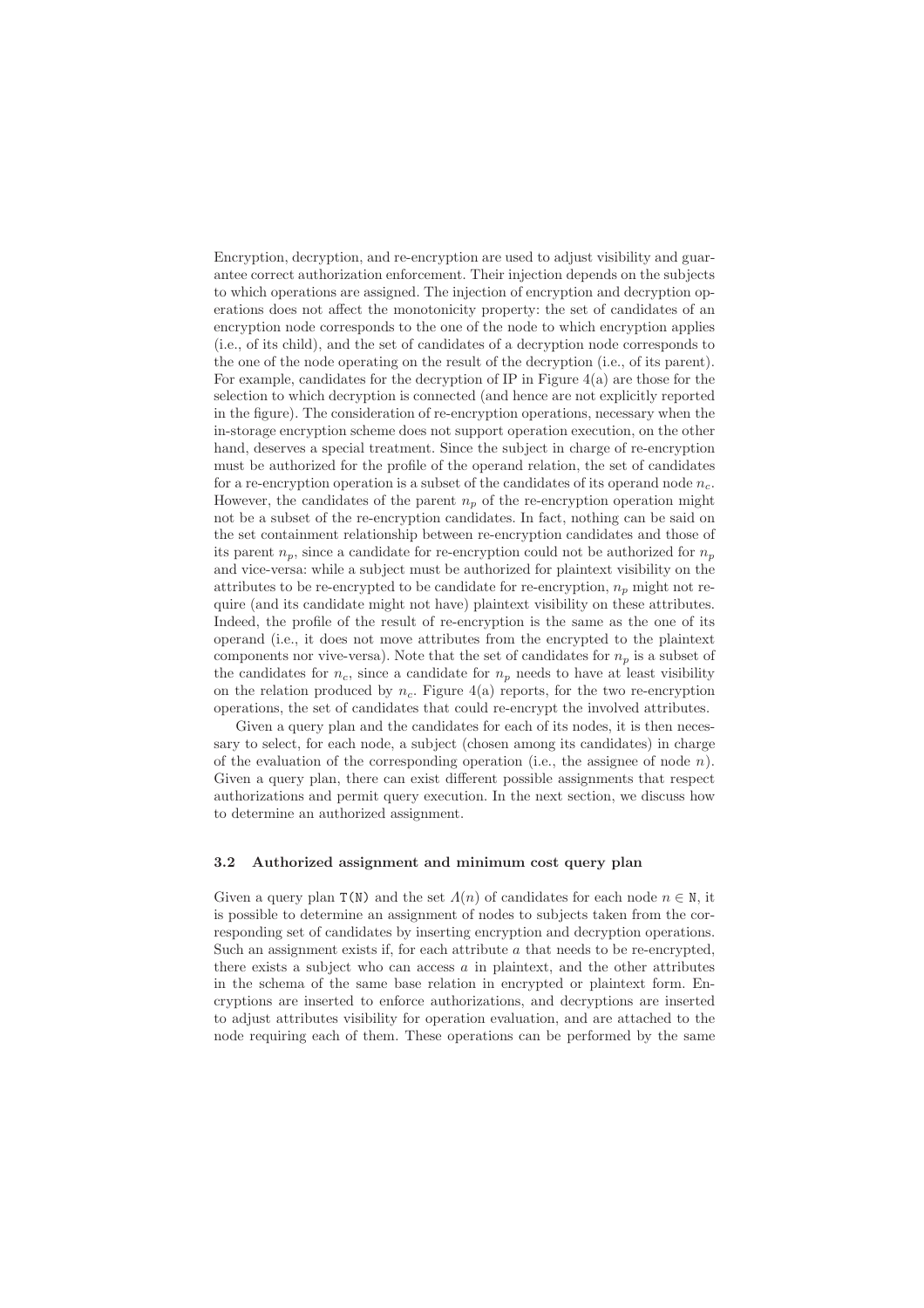subject assigned to the nodes to which encryption/decryption are attached. Reencryption, on the contrary, could be assigned to a different subject, and can be inserted at any point in the query plan, before the node that represents the operation for which re-encryption is needed. We also note that, differently from encryption and decryption operations, the need for re-encryption of an attribute a does not depend on the choice of assignments, but only on:  $i$ ) the in-storage encryption (scheme and key) of  $a$ ; and  $ii$ ) the operations to be evaluated over a for query execution. Hence, independently from the selected assignment, if no subject has plaintext visibility over  $a$  and encrypted visibility over all the other attributes in the base relation to which a belongs, there cannot exist any authorized assignment for the query plan. On the contrary, if such a subject exists, there is at least an authorized assignment for the query plan. Indeed, the re-encryption operation can be evaluated as early as when the relation leaves the storage provider.

Example  $6$ . Consider attribute C of our running example, which needs to be reencrypted for the evaluation of GROUP BY clause. For an authorized assignment, we need a subject who can access attributes N and P in encrypted form and C in plaintext. Since  $\mathbb{U}$ ,  $\mathbb{X}$ , and  $\mathbb{Z}$  can access N and P encrypted and C plaintext, in the worst case scenario, re-encryption of C can be injected as a parent of the leaf node representing base relation FLIGHT and can be assigned to one among  $\mathbb{U}$ ,  $\mathbb{X}$ , and  $\mathbb{Z}$ .

The existence of an authorized assignment can be formalized by the following theorem.

Theorem 1 (Existence of an authorized assignment). Let  $T(N)$  be a query plan,  $\forall n \in \mathbb{N}$ ,  $n.A_e$  be the set of attributes that need to be re-encrypted for the evaluation of n, S be a set of subjects and,  $\forall n \in \mathbb{N}$ ,  $\Lambda(n)$  be the set of candidates for n. If  $\forall n \in \mathbb{N}$ ,  $\Lambda(n) \neq \emptyset$  and,  $\forall a \in n.A_e$  there exists at least a subject  $S \in \mathcal{S}$  s.t.  $a \in \mathcal{P}_S$  and  $R \subseteq \mathcal{P}_S \cup \mathcal{E}_S$ , with R the base relation to which a belongs, then there exists at least an extended query plan  $T'(N')$  of  $T(N)$  and an assignment  $\lambda : N' \rightarrow$ S of subjects to nodes in  $\mathbb{T}'(\mathbb{N}')$ , with  $\lambda(n) \in \Lambda(n)$ , that does not violate any authorization.

We can then conclude that, if there exists an authorized assignment for the query plan, any combination of subjects chosen from the candidate sets of the nodes in the query plan can be made authorized by injecting encryption, decryption, and re-encryption operations. For instance, Figure 4(b) illustrates an extended query plan that makes the assignment on the left of each node authorized according to the authorizations in Figure 1(a).

Among the possible assignments, we expect the user formulating the query to be interested in selecting the one that optimizes performance, economic costs, or both of them. In the considered cloud scenario, we expect the economic cost to be the driving factor in the choice of the candidates. The economic cost for the evaluation of a query includes two main factors:  $i)$  computational cost for the evaluation of the operations in the query plan; and  $ii)$  data transfer cost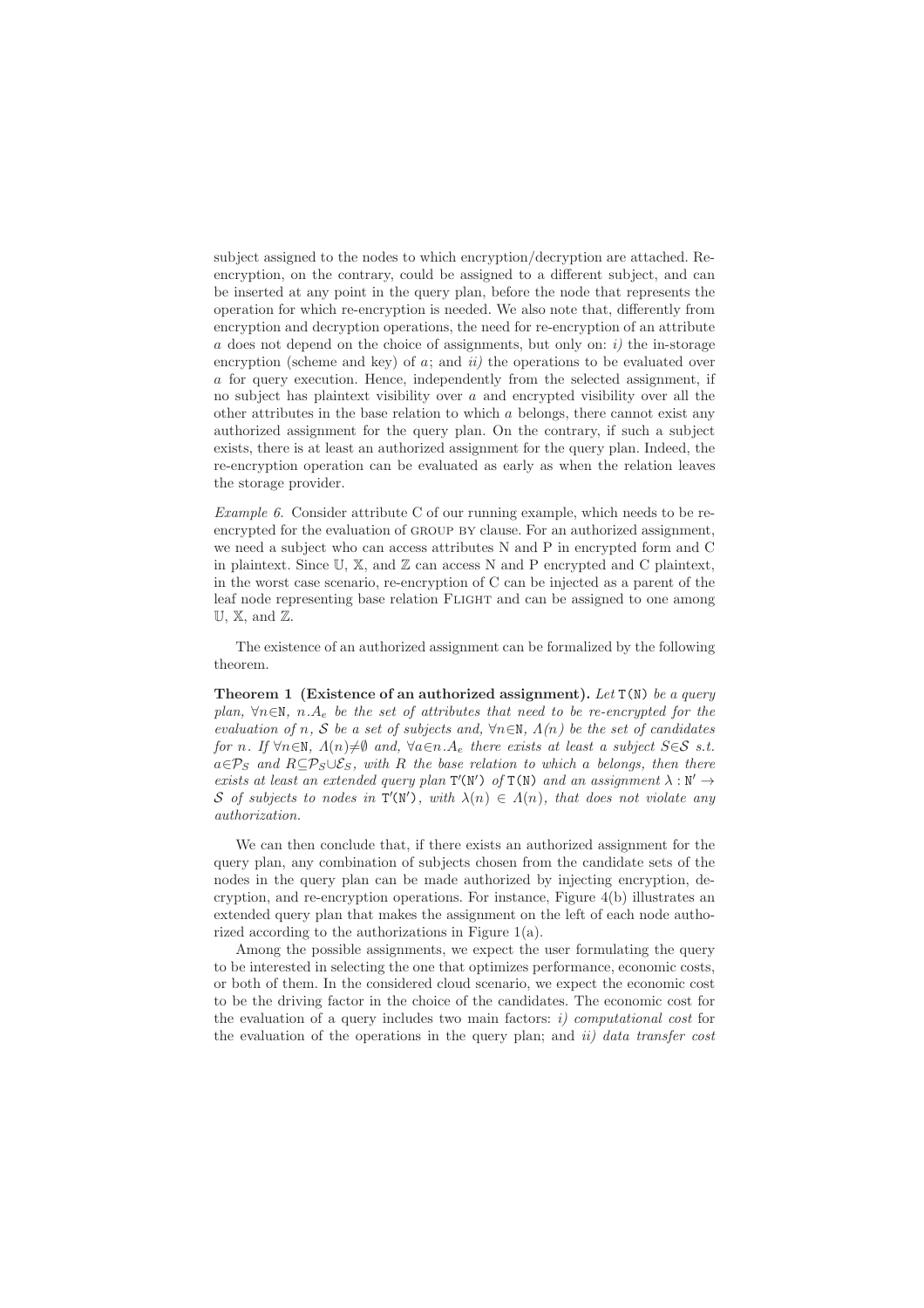for the relations exchanged between subjects for query evaluation. The cost of query evaluation is obtained by summing these two cost components, taking into consideration also the encryption, decryption, and re-encryption operations. Formally, the problem of computing an assignment that minimizes the cost of query evaluation is formulated as follows.

Problem 1 (Minimum cost query plan). Let  $T(N)$  be a query plan and S be a set of subjects. Determine an extended query plan  $T'(N')$  of T and an assignment  $\lambda : \mathbb{N}' \to \mathcal{S}$  such that:

- 1.  $\forall n \in \mathbb{N}'$ ,  $\lambda(n) \in \Lambda(n)$ , that is, the subject in charge of the evaluation of a node is one of its candidates;
- 2.  $\forall n \in \mathbb{N}'$ ,  $\lambda(n)$  is authorized for the profiles of n and of its children;
- 3.  $\sharp$ T'',  $\lambda'$  such that T'' is an extended query plan of T and  $\lambda'$  an assignment for T'' such that  $\forall n \in \mathbb{N}'$ ,  $\lambda'(n) \in \Lambda(n)$  and  $cost(T'', \lambda') < cost(T', \lambda)$

The problem of computing a minimum cost query plan is hard. We therefore propose a heuristic approach for its solution.

#### 4 Computing assignment

The proposed heuristics operates in three phases (see Figure 5). The first phase identifies the set of candidates associated with the nodes of the query plan given as input. The second phase chooses, for each operation in the query plan, the subject (among the corresponding candidates) in charge of its execution, and inserts the needed re-encryption operations. The third phase inserts the encryption and decryption operations. The procedures corresponding to these phases are presented in Figures 5, 6, and 7 and illustrated in the following. In the discussion and in the procedures, given a node  $n$ , we denote with  $n_p$  its parent, and with  $n_l$  and  $n_r$  its left child and right child, respectively.

Identify candidates. Recursive procedure Identify Candidates (Figure 5) performs a post-order visit of the query plan to identify, for each node, the candidates for its evaluation. For each node  $n$ , the procedure computes its profile, assuming that all the attributes in the operands are encrypted unless demanded for the evaluation of n (lines  $8-12$ ). The procedure then determines the candidates for n, checking among the candidates of  $n$ 's operands or, for operations operating on plaintext attributes that do not leave a trace in the implicit component, also among the other subjects (lines 15-21). Note that the set of candidates for leaf nodes is set to the complete set of subjects (line 6), even if leaf nodes are assigned to the storing provider, to simplify the computation of the candidate sets in the query plan. For simplicity, but without loss of generality, we assume all the attributes in base relations to be encrypted in storage. Procedure **Identify Candidates** also sets variables  $n.TotA_p$  ( $n.TotA_e$ , resp.) to the set of attributes that must be plaintext (encrypted on the fly, resp.) for the evaluation of the subtree rooted at  $n$  (lines 7, 13-14).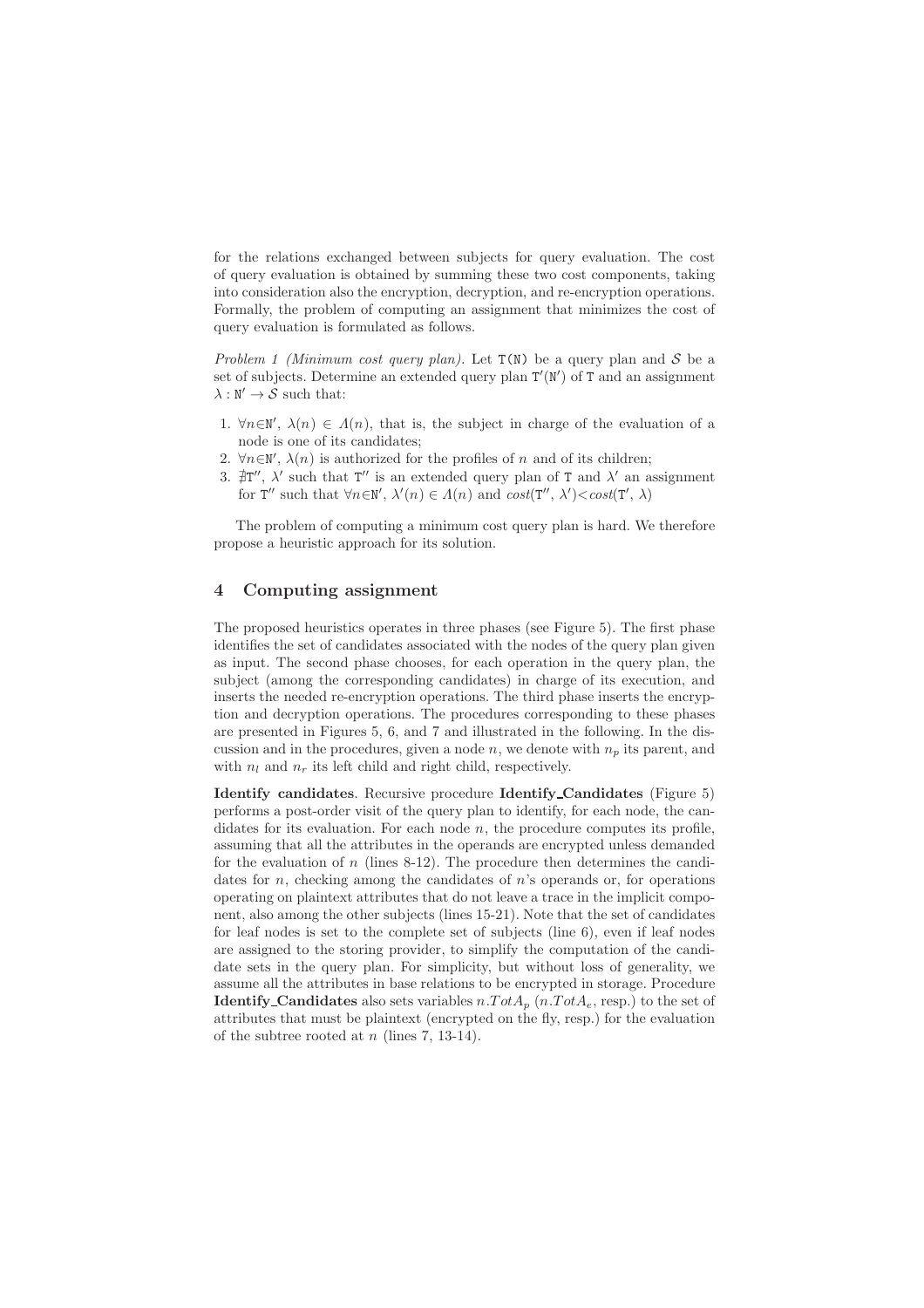$\text{MAIN}(\text{T(N)}, \mathcal{S})$ 

- 1: Compute  $Cost(T, root)$
- 2: insert a node *client* as parent of T.*root* assigned to the user U formulating the query 3: **Identify\_Candidates**(T.*root*) /\* Step 1: identify candidates \*/
- 
- 4:  $to\_enc\_dec=$  $\emptyset$
- 5: **Compute\_Assignment**(T.*root*) /\* Step 2: compute assignment and inject re-encryption \*/<br>6: **Extend\_Plan**(T.*root*) /\* Step 3: inject encryption/decryption \*/ Extend\_Plan(T.root) /\* Step 3: inject encryption/decryption \*

 $Identify\_C andidates(n)$ 

|     | 1: if $n_l \neq$ NULL then Identify Candidates $(n_l)$                                         |
|-----|------------------------------------------------------------------------------------------------|
|     | 2: if $n_r \neq$ NULL then Identify Candidates $(n_r)$                                         |
|     | $\frac{*}{*}$ compute the profile of the node over its (encrypted) children $\frac{*}{*}$      |
| 3:  | if $n_l = n_r$ =NULL /* n is a leaf node */                                                    |
| 4:  | then $n.vp=n.ve=n Lip=n_ie=n.eq=\emptyset$                                                     |
| 5:  | $n.vE=R$ /* all the attributes in the relation schema are encrypted */                         |
| 6:  | $\Lambda(n)=S$ /* any subject */                                                               |
| 7:  | $n. TotA_p = n. TotA_e = \emptyset$                                                            |
| 8:  | else let $n.A_p$ be the set of attributes that need to be plaintext for evaluating n           |
| 9:  | let $n.A_e$ be the set of attributes that need to be (re)encrypted on-the-fly for evaluating n |
| 10: | $n_l = \n\text{encrypt}(n_l - n.A_p, \n\text{ decrypt}(n.A_p \cup n.A_e, n_l))$                |
| 11: | $n_r =$ encrypt $(n_r - n.A_n, \text{ decrypt}(n.A_n \cup n.A_e, n_r))$                        |
| 12: | <b>Compute_Profile</b> (n) /* compute the relation profile according to Figure 2 $^*/$         |
| 13: | $n.TotA_p=n.A_p\cup n_l.TotA_p\cup n_r.TotA_p$                                                 |
| 14: | $n.TotA_e=n.A_e\cup n_l.TotA_e\cup n_r.TotA_e$                                                 |
| 15: | $\Lambda(n)=\emptyset$                                                                         |
| 16: | if $n_l \n A_n \cup n_r \n A_n \subset n \n i p$                                               |
| 17: | then $Cand=A(n_l)\cup A(n_r)$                                                                  |
| 18: | else $Cand = S$                                                                                |
| 19: | for each $S \in Cand$ do                                                                       |
| 20: | <b>if</b> S is authorized for $n_l$ , $n_r$ , n                                                |
| 21: | then $\Lambda(n)=\Lambda(n)\cup\{S\}$                                                          |
|     |                                                                                                |

Fig. 5. Pseudocode of our heuristic algorithm and of procedure Identify Candidates

Choose assignment. Recursive procedure Compute Assignment (Figure 6) performs a pre-order visit of the query plan. Intuitively, for each visited node, the procedure chooses between assigning the evaluation of the node to the same subject as its parent  $n_p$  (without paying any transfer cost), or move it to a different subject, if economically convenient. Economic convenience is evaluated comparing the cost of evaluating the whole subtree rooted at  $n$  at each subject S being candidate of the node. To estimate the cost of delegating the evaluation of the subtree rooted at  $n$  to  $S$ , we consider the following cost components.

- Data transfer cost (lines 15-16) applies only when n is assigned to a subject S different from its parent and is computed as the product between the estimated size of the relation generated by  $n$  and the transfer cost of the subject in charge of evaluating  $n$  (in line with cloud market price lists, we consider only outbound traffic).
- $\sim$  Computational cost (line 18) is the sum of the costs of evaluating all the nodes in the subtree rooted at  $n$  by subject  $S$ . Such a cost is pre-computed by recursive procedure Compute Cost, which visits the query plan in pre-order summing the cost of the evaluation of the subtrees rooted at the children of  $n$  with the cost of evaluating  $n$ , which is obtained by multiplying the estimated computation complexity of evaluating n in  $n. Total_e$  and  $n. Total_p$ by the computation price of S. The costs precomputed by procedure Com-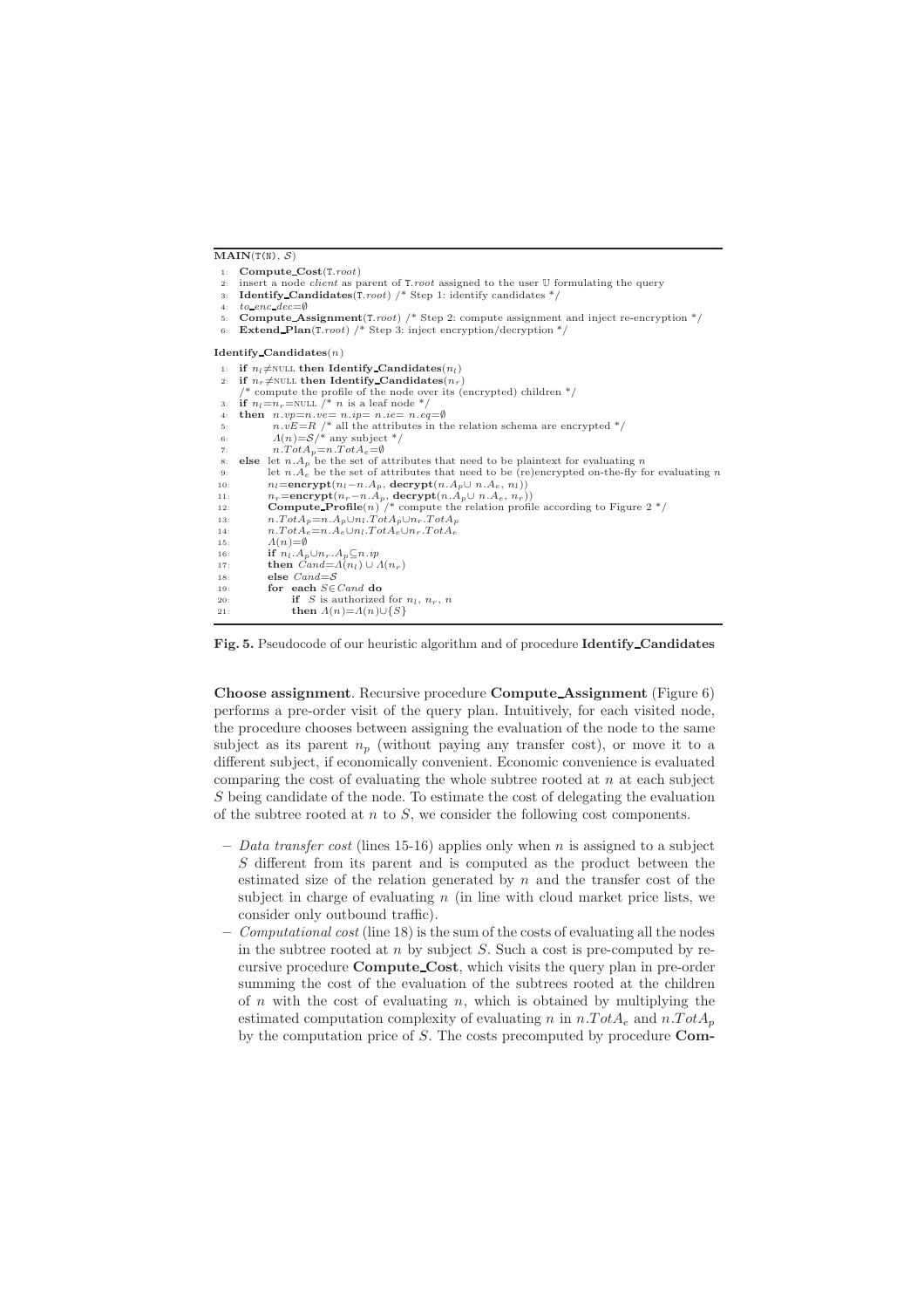$Compute\_Assignment(n)$ 

| 1:                 | $S_{min} = \text{NULL}$                                                                                                                   |  |
|--------------------|-------------------------------------------------------------------------------------------------------------------------------------------|--|
| 2:                 | $min=+\infty$                                                                                                                             |  |
| 3:                 | if $n_l = n_r$ =NULL /* n is a leaf node */                                                                                               |  |
| 4:                 | <b>then</b> $\lambda(n)=n.S$ /* storage provider for the corresponding relation */                                                        |  |
| 5:                 | if to enc $dec \cap R \neq \emptyset$                                                                                                     |  |
| 6:                 | <b>then</b> insert a re-encrypt node <i>new</i> for to enc_dec $\cap n \cdot vE$ as parent of n                                           |  |
| 7:                 | $\Lambda(new) = \{S \in \mathcal{S}: S \text{ is authorized for } n \text{ and to access to\_enc\_dec} \cap n.vE \text{ in plaintext}\}\$ |  |
| 8:                 | for each $S \in \Lambda(new)$ do                                                                                                          |  |
| 9:                 | $cost = (dec\_cost(to\_enc\_dec) + enc\_cost(to\_enc\_dec)) \cdot S \cdot comp\_price +$                                                  |  |
| 10:                | $+ n.size \cdot (S. transf\_price + \lambda(n).transf\_price)$                                                                            |  |
| 11:                | if $cost < min$                                                                                                                           |  |
| 12:                | then $min=cost$ , $S_{min}=S$                                                                                                             |  |
| 13:                | $\lambda(new)=S_{min}$                                                                                                                    |  |
| 14:                | else if $n$ is not a re-encryption operation                                                                                              |  |
| 15:                | then for each $S \in \Lambda(n)$ do                                                                                                       |  |
| 16:                | if $S \neq \lambda(n_p)$ then $cost=n.size \cdot S$ transf-price /* transfer cost */                                                      |  |
| 17:                | else $cost=0$ /* transfer cost */                                                                                                         |  |
| 18:                | $cost = cost + comp\_cost[n, S]$ /* computational cost */                                                                                 |  |
| 19:                | for each $a \in (n. TotA_p \cup n. TotA_e) \cap P_S$ do /* S decrypts the attribute */                                                    |  |
| 20:                | $cost = cost + dec\_cost(a) \cdot S \cdot comp\_price$                                                                                    |  |
| 21:                | for each $a \in (n. Total_e \backslash \mathcal{P}_S)$ do /* need to delegate re-encrypt of $a *$ /                                       |  |
| 22:                | $cost = cost + (dec\_cost(a) + enc\_cost(a)) \cdot avg\_comp\_price +$                                                                    |  |
| 23:                | $a.size(avg\_transf\_price + S. transf\_price)$                                                                                           |  |
| 24:                | for each $a \in (to\_enc\_dec \cap \mathcal{P}_S)$ do /* S can re-encrypt $a^*$ /                                                         |  |
| 25:                | $cost = cost + (dec\_cost(a) + enc\_cost(a)) \cdot S \cdot comp\_price$                                                                   |  |
| 26:                | if $cost \leq min$                                                                                                                        |  |
| 27:                | then $min= cost$                                                                                                                          |  |
| 28:                | $S_{min}=S$                                                                                                                               |  |
|                    | /* select the subject in charge of the evaluation of $n *$ /                                                                              |  |
| 29:                | $\lambda(n)=S_{min}$                                                                                                                      |  |
| 30:                | if to enc_dec $\cap \mathcal{P}_{\lambda(n)} \neq \emptyset$                                                                              |  |
| 31:                | <b>then</b> insert a re-encrypt node <i>new</i> for to_enc_dec $\cap \mathcal{P}_{\lambda(n)}$ as parent of n                             |  |
| 32:                | $\lambda(new)=\lambda(n)$                                                                                                                 |  |
| 33:                | to_enc_dec=to_enc_dec $\mathcal{P}_{\lambda(n)}$                                                                                          |  |
| 34:                | to_enc_dec=to_enc_dec $\cup$ (n.A <sub>e</sub> \ $\mathcal{P}_{\lambda(n)}$ ) /* delegated re-encryption */                               |  |
| 35:                | if $n.A_e \cap \mathcal{P}_{\lambda(n)} \neq \emptyset$                                                                                   |  |
| 36:                | <b>then</b> insert a re-encrypt node <i>new</i> for $n.A_e \cap \mathcal{P}_{\lambda(n)}$ as child of n                                   |  |
| 37:                | $\lambda(new)=\lambda(n)$                                                                                                                 |  |
| 38:                | if $n_l \neq$ NULL then Compute Assignment $(n_l)$                                                                                        |  |
| 39:                | if $n_r \neq$ NULL then Compute Assignment $(n_r)$                                                                                        |  |
| $Compute\_Cost(n)$ |                                                                                                                                           |  |
| 1:                 | if $n_l \neq$ NULL then Compute Cost $(n_l)$                                                                                              |  |
| 2:                 | if $n_r \neq$ NULL then Compute Cost $(n_r)$                                                                                              |  |
| 3:                 | for each $S \in \mathcal{S}$ do                                                                                                           |  |
| 4:                 | $comp\_cost[n, S] = comp\_cost[n_l, S] + comp\_cost[n_r, S] + ncomp\_cost \cdot Scomp\_price$                                             |  |

Fig. 6. Pseudocode of procedures Compute Assignment and Compute Cost

**pute Cost** are stored in a matrix,  $comp\_cost[n, S]$ , with a row for each node and a column for each subject.

- $-$  *Decryption cost* (lines 19-20) is the cost of decrypting the attributes that need to be plaintext (or encrypted on-the-fly) for the evaluation of  $n$  or one of its descendants (i.e., any node in the subtree rooted at  $n$  that  $S$  is in charge of evaluating). The decryption cost is estimated by multiplying the decryption cost of each attribute  $a$  by the computation price of  $S$ .
- Re-encryption cost (lines 21-25) includes the cost of re-encryption operations performed by  $S$  as well as of re-encryption operations necessary to  $S$  for the evaluation of  $n$  but that need to be delegated to a different subject.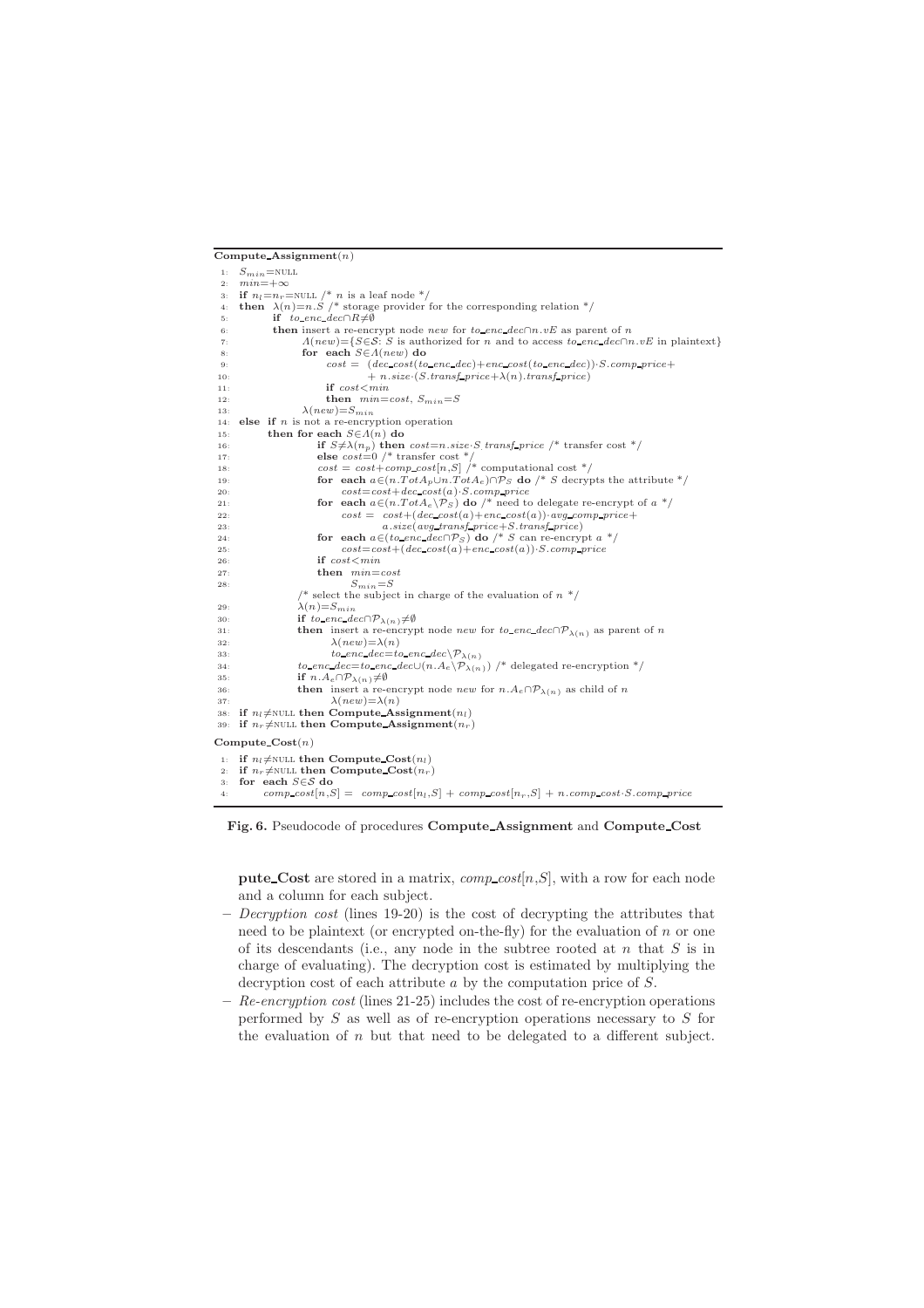To keep track of the attributes that require re-encryption, we use variable  $to_{\text{enc\_dec}}$ , which keeps track of the attributes that require re-encryption for the evaluation of the ancestors of  $n$ . If  $S$  can access a subset of the attributes in to enc dec in plaintext, the algorithm assumes that  $S$  will take care of their re-encryption (lines 24-25). If S needs to operate on an attribute encrypted on-the-fly on which she does not have plaintext visibility, the algorithm estimates the cost of injecting a re-encryption operation into the query plan, performed by a third party authorized for it. Such a cost is estimated as the sum of the costs for encrypting and decrypting the attribute of interest (assuming the average computation price of the subjects in the system), and the transfer cost for sending the relation to the subject in charge of re-encryption and then back to S (lines 21-23).

Among the candidates for the node, procedure Compute Assignment selects the subject  $S_{min}$  with minimum estimated cost (line 29). Depending on the chosen assignee  $\lambda(n)$ , the procedure injects re-encryption operations and updates variable to enc dec:  $\lambda(n)$  is assigned the re-encryption of attributes in  $to_{enc\_dec}$  that she is authorized to access in plaintext (lines 30-33), and these attributes are removed from  $to$ -enc-dec. Attributes in  $n.A_e$  that  $\lambda(n)$  cannot access in plaintext are instead inserted into *to enc* dec, to push re-encryption down in the query plan (line 34). Attributes in  $n.A_e$  that  $\lambda(n)$  can access in plaintext are re-encrypted by  $\lambda(n)$ . To this purpose, the algorithm injects a reencryption operation, assigned to  $\lambda(n)$ , as a child of n (lines 35-37). Note that  $\lambda(n)$  can decide to decrypt the attributes that need to be re-encrypted before evaluating n, and encrypt them (on the fly) after the evaluation of n. Since re-encryption operations are assigned to a subject upon injection in the tree, procedure Compute Assignment does not need to operate over them.

Leaf nodes deserve a special treatment, since they do not represent operations and can only be assigned to the provider storing the corresponding base relation (line 3-4). We note however that, when the visit reaches a leaf node, it is necessary to verify whether  $to\_enc\_dec$  is empty. If  $to\_enc\_dec$  is not empty, it is necessary to insert a re-encryption operation for the attributes in  $to$ -enc-dec, which is assigned to the less expensive subject who can access attributes in to\_enc\_dec in plaintext (lines 5-13). The need to involve a subject only for re-encryption operations happens only if no subject assigned to other operations in the query plan can access the attribute(s) of interest in plaintext.

Extend query plan. Recursive procedure Extend Plan (Figure 7) performs a post-order visit of the query plan to inject encryption and decryption operations as needed. For the root node, the procedure injects a decryption of the encrypted attributes in the root (lines  $3-5$ ). For each non-root node n, the procedure injects a decryption operation (as child of n and assigned to  $\lambda(n)$ ) for those attributes that must be in plaintext for the evaluation of  $n$  but that are encrypted in its operands. The procedure also injects an encryption operation (as parent of  $n$ ) and assigned to  $\lambda(n)$  for the attributes appearing in plaintext in the profile of n and that the assignee of  $n_p$  can access only in encrypted form (lines 6-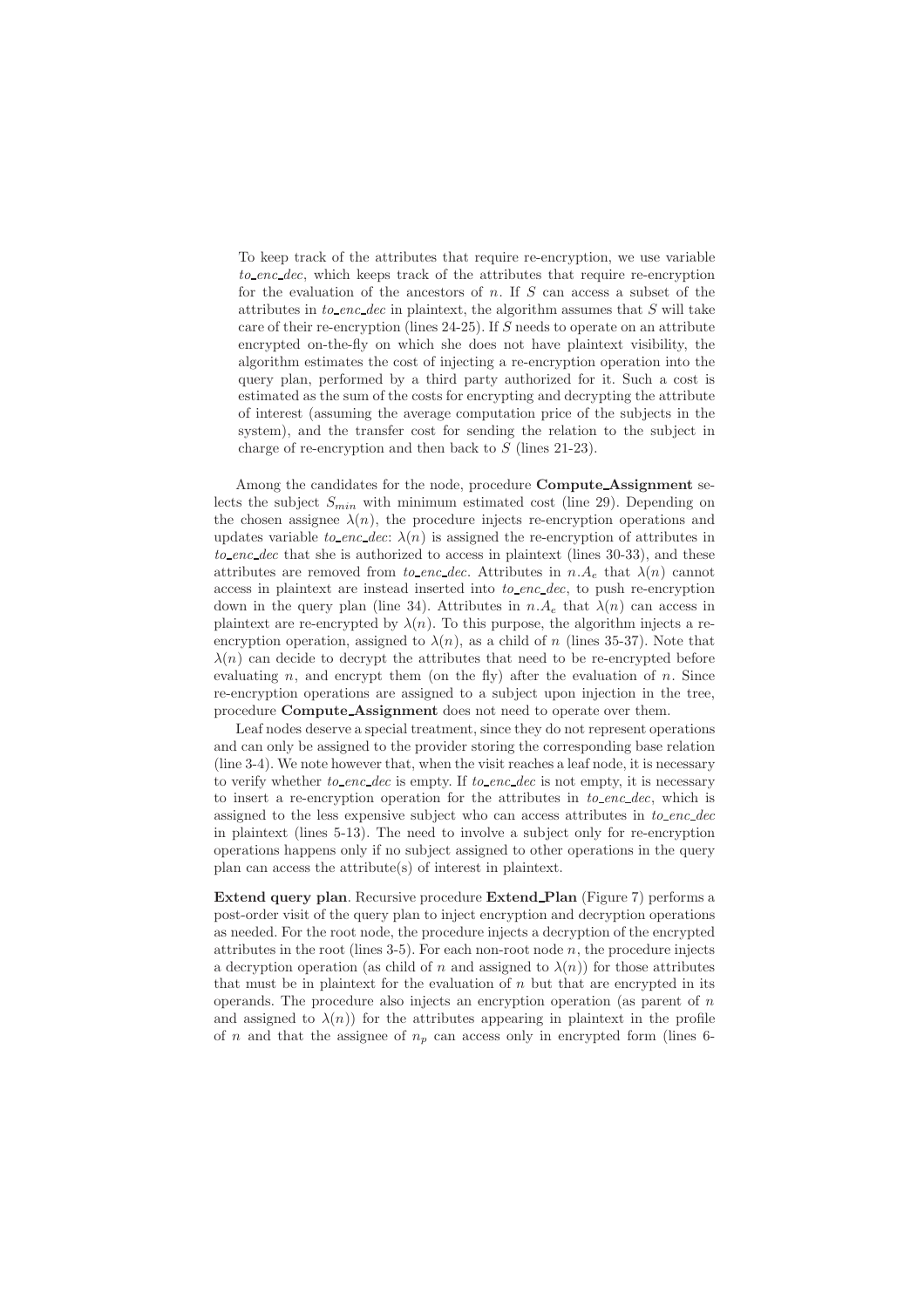Extend Plan $(n)$ 

|     | 1: if $n_l \neq$ NULL then Extend Plan $(n_l)$                                                                                                                                  |
|-----|---------------------------------------------------------------------------------------------------------------------------------------------------------------------------------|
|     | 2: if $n_r \neq$ NULL then Extend Plan $(n_r)$                                                                                                                                  |
| 3:  | if $n = T$ root                                                                                                                                                                 |
|     | 4: <b>then</b> insert a decryption node <i>new</i> for $n \cdot ve \cup n \cdot vE$ as parent of n                                                                              |
| 5:  | $\lambda(new) = \mathbb{U}$                                                                                                                                                     |
| 6:  | else if $n_l \neq$ NULL AND $n.A_p \n\cdot n_l.vp \neq \emptyset$                                                                                                               |
| 7:  | <b>then</b> insert a decryption node <i>new</i> for $n.A_p \nmid n_l.vp$ as parent of $n_l$                                                                                     |
| 8:  | <b>if</b> $n_r \neq$ NULL AND $n.A_p \n\mid n_r.vp \neq \emptyset$                                                                                                              |
| 9:  | <b>then</b> insert a decryption node <i>new</i> for $n.A_p \n\backslash n_r.vp$ as parent of $n_r$                                                                              |
| 10: | if $\mathcal{E}_{\lambda(n_n)} \cap n \cdot vp \neq \emptyset$ then insert an encryption node <i>new</i> for $\mathcal{E}_{\lambda(n_n)} \cap n \cdot vp$ as parent of <i>n</i> |
| 11: | $\lambda(new)=\lambda(n)$                                                                                                                                                       |
| 12: | Compute_Profile(new); Compute_Profile(n); Compute_Profile(n <sub>n</sub> )                                                                                                      |
|     |                                                                                                                                                                                 |

Fig. 7. Pseudocode of procedure Extend Plan

11). The procedure finally updates the profiles of the nodes impacted by the encryption/decryption operation (line 12).

Example 7. Considering the query plan and authorizations in Figure 1, the algorithm first visits the tree in post-order and identifies the candidates for each node (Figure  $4(a)$ ). The algorithm then visits the tree in pre-order and selects, for each node, the candidate that is more promising from an economic point of view (Figure 4(b)). For instance, assuming that  $Y$  is less expensive, the root node is assigned to Y. Similarly, we assume that evaluating the group by clause at  $\mathbb Y$  is more convenient than moving it to  $\mathbb X$  or  $\mathbb Z$ . However, since  $\mathbb Y$  cannot access attribute  $C \in n.A_e$  in plaintext, C is inserted into to enc dec and its re-encryption pushed down in the tree. Assuming that the less expensive alternative for join evaluation is  $\mathbb{Z}$ , since  $\mathbb{Z}$  can re-encrypt C, a re-encryption operation for C is inserted in the tree as child of the join node. Also, since both S and N need to be re-encrypted for the evaluation of the join operation and  $\mathbb Z$  is authorized do so,  $\mathbb Z$  decrypts and re-encrypts also S and N. We note that  $\mathbb Z$  can evaluate the join over plaintext values, being authorized for such visibility, and encrypt their values before sending the join result to Y. Finally, we assume that the selection over J can be evaluated over the attribute encrypted in storage and is then evaluated by the provider storing relation COMPANY (i.e.,  $\mathbb{C}$ ). The third step of the algorithm injects encryption and decryption operations as needed: in the example, the decryption of P and I by Y for the evaluation of the root node.

The algorithm illustrated in this section represents a heuristic approach for solving Problem 1 and operates in  $O(|N|\cdot|\mathcal{S}\cdot|\mathcal{A}|)$  time, with A the set of attributes involved in the query.

### 5 Related work

Traditional solutions aimed at distributed query evaluation and data analytics do not take into consideration access restrictions (e.g., [2, 4, 15, 17, 20]). Solutions aimed at enforcing access restrictions in the relational database scenario (e.g.,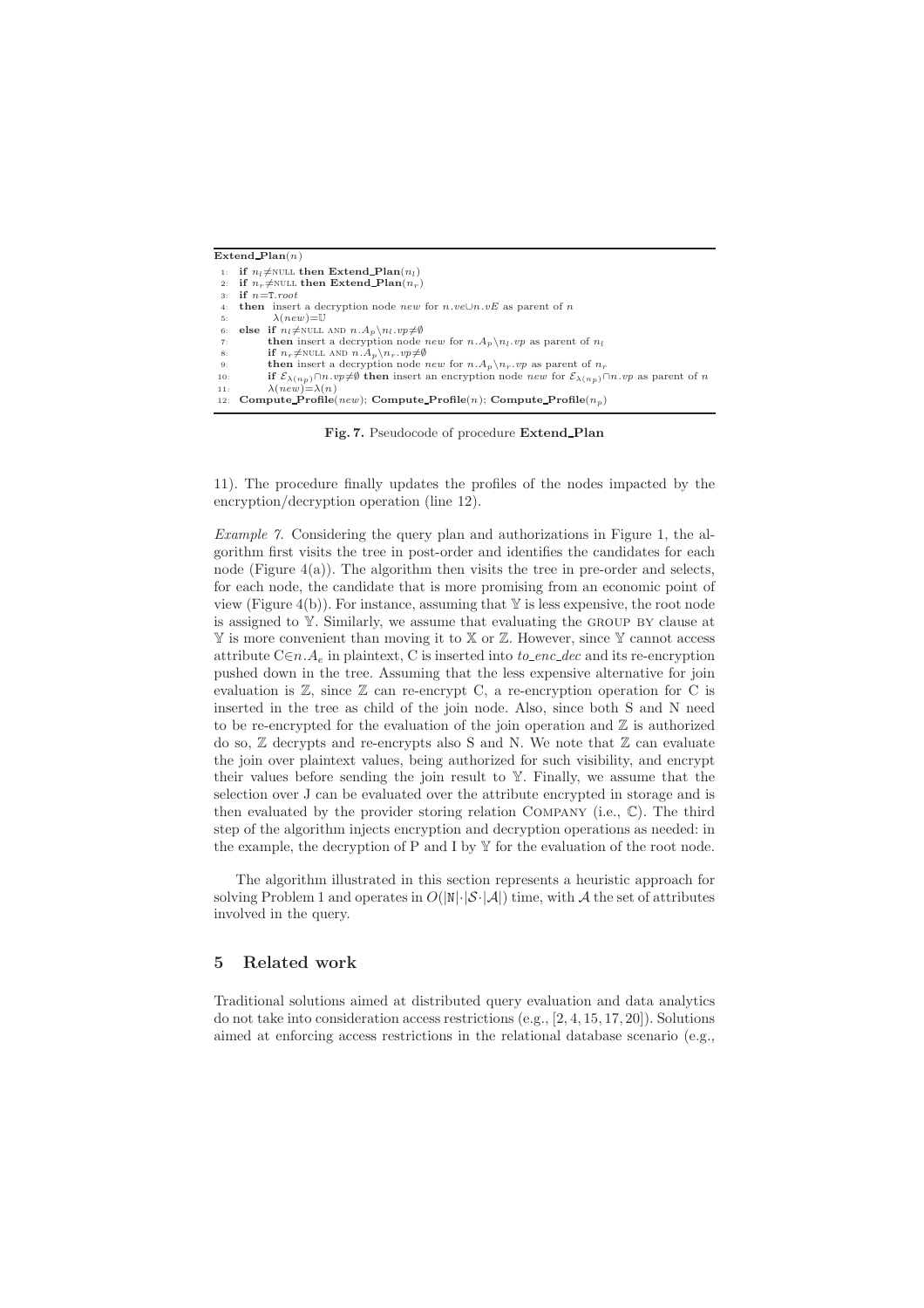view based access control [8, 13, 21], access patterns [3, 6], data masking [16]) instead do not consider encryption as a solution for protecting confidentiality.

The use of encryption for protecting data confidentiality, while supporting query evaluation, has been widely studied  $(e.g., [1, 14, 19, 24])$ . Alternative solutions studied the adoption of secure multiparty computation (e.g., [5, 7]) and of trusted hardware components (e.g., [23]) to support query evaluation. All these solutions are complementary to our work, which can rely on these techniques to partially delegate query evaluation over encrypted data to subjects who are not authorized for plaintext visibility over (a subset of) the attributes.

Recent works have addressed the problem of protecting data confidentiality in distributed computation. The proposed solutions aim at controlling (explicit and implicit) information flows among subjects as a consequence of distributed computations (e.g., [10, 18, 22, 25]). The work closest to ours is represented by the solution in [9], on which our proposal builds. Indeed, the approach proposed in [9] for distributed query evaluation under access restrictions first proposed the idea of distinguishing between plaintext and encrypted visibility over the data, to the aim of enabling the delegation of computations over encrypted data to non-fully trusted subjects. This authorization model has been integrated into a real world query optimizer in [11]. The work in [9] is based on the assumption that base relations are stored on the premises of the authorities owning them. Hence, base relations are available in plaintext and can be selectively encrypted on the fly, based on the needs for query evaluation. Our proposal extends such an approach to consider the more general scenario where base relations might be stored at an external provider, possibly in encrypted form.

In [12] the authors address a complementary problem allowing users to specify confidentiality requirements in query evaluation to protect the objective of their queries to some providers.

## 6 Conclusions

We proposed an approach for leveraging storage and computational providers to enable distributed query execution, combining data possibly stored in encrypted form at external storage providers. Our solution allows data authorities to delegate the storage of their data to external providers, while still enabling collaborative query evaluation, selectively involving computational providers to limit the costs of query evaluation. The proposed heuristics aims at limiting the economic cost of query evaluation by choosing, for each node, the candidate that is (locally) more economically convenient.

#### Acknowledgements

This work was supported in part by the EC within the H2020 Program under projects MOSAICrOWN and MARSAL, by the Italian Ministry of Research within the PRIN program under project HOPE, and by JPMorgan Chase & Co under project "k-anonymity for AR/VR and IoT/5G".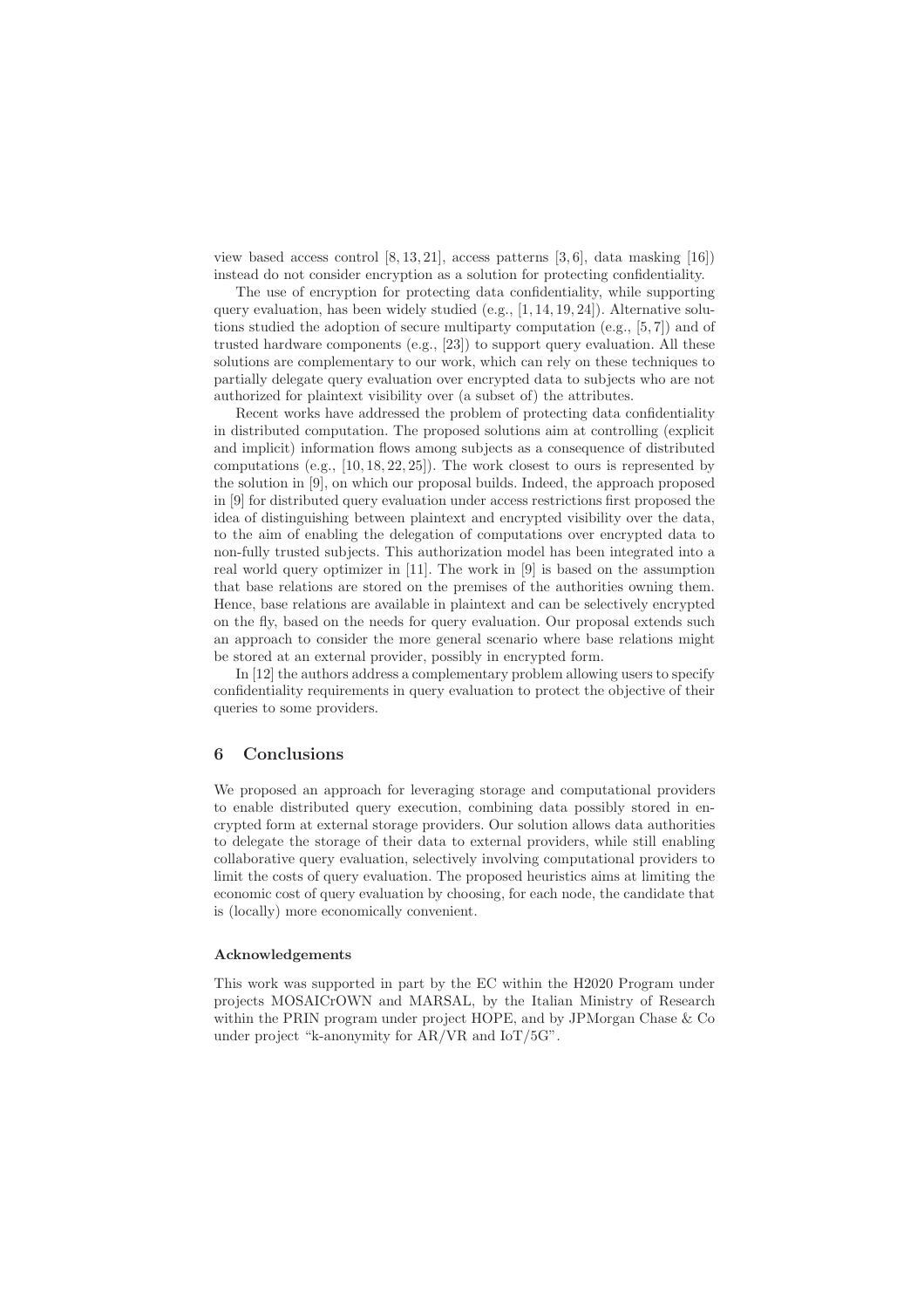#### References

- 1. Agrawal, R., Asonov, D., Kantarcioglu, M., Li, Y.: Sovereign joins. In: Proc. of ICDE. Atlanta, GA (April 2006)
- 2. Alkowaileet, W., Alsubaiee, S., Carey, M., Li, C., Ramampiaro, H., Sinthong, P., Wang, X.: End-to-end machine learning with apache asterixdb. In: Proc. of DEEM. Houston, TX, USA (June 2018)
- 3. Amarilli, A., Benedikt, M.: When can we answer queries using result-bounded data interfaces? In: Proc. of PODS. Houston, TX, USA (June 2018)
- 4. Armbrust, M., Xin, R.S., Lian, C., Huai, Y., Liu, D., Bradley, J.K., Meng, X., Kaftan, T., Franklin, M.J., Ghodsi, A., Zaharia, M.: Spark SQL: Relational data processing in Spark. In: Proc. of SIGMOD. Melbourne, Australia (May-June 2015)
- 5. Bater, J., Elliott, G., Eggen, C., Goel, S., Kho, A., Duggan, J.: SMCQL: Secure query processing for private data networks. PVLDB 10(6), 673–684 (2017)
- 6. Benedikt, M., Leblay, J., Tsamoura, E.: Querying with access patterns and integrity constraints. PVLDB 8(6), 690–701 (2015)
- 7. Chow, S.S., Lee, J.H., Subramanian, L.: Two-party computation model for privacypreserving queries over distributed databases. In: Proc. of NDSS. San Diego, CA, USA (February 2009)
- 8. De Capitani di Vimercati, S., Foresti, S., Jajodia, S., Livraga, G., Paraboschi, S., Samarati, P.: Fragmentation in presence of data dependencies. IEEE TDSC 11(6), 510–523 (2014)
- 9. De Capitani di Vimercati, S., Foresti, S., Jajodia, S., Livraga, G., Paraboschi, S., Samarati, P.: An authorization model for multi-provider queries. PVLDB 11(3), 256–268 (2017)
- 10. De Capitani di Vimercati, S., Foresti, S., Jajodia, S., Paraboschi, S., Samarati, P.: Authorization enforcement in distributed query evaluation. JCS 19(4), 751–794 (2011)
- 11. Dimitrova, E., Chrysanthis, P., Lee, A.: Authorization-aware optimization for multi-provider queries. In: Proc. of SAC. Limassol, Cyprus (April 2019)
- 12. Farnan, N., Lee, A., Chrysanthis, P., Yu, T.: PAQO: Preference-aware query optimization for decentralized database systems. In: Proc. of ICDE. Chicago, IL, USA (March–April 2014)
- 13. Guarnieri, M., Basin, D.: Optimal security-aware query processing. PVLDB 7(12), 1307–1318 (2014)
- 14. Hacigümüs, H., Iyer, B., Mehrotra, S., Li, C.: Executing SQL over encrypted data in the database-service-provider model. In: Proc. of SIGMOD. Madison, WI, USA (June 2002)
- 15. Kossmann, D.: The state of the art in distributed query processing. ACM CSUR 32(4), 422–469 (2000)
- 16. Kwakye, M.M., Barker, K.: Privacy-preservation in the integration and querying of multidimensional data models. In: Proc of PST. Auckland, New Zealand (December 2016)
- 17. Levy, A.Y., Srivastava, D., Kirk, T.: Data model and query evaluation in global information systems. JIIS 5(2), 121–143 (1995)
- 18. Oktay, K.Y., Kantarcioglu, M., Mehrotra, S.: Secure and efficient query processing over hybrid clouds. In: Proc. of ICDE. San Diego, CA, USA (April 2017)
- 19. Popa, R., Redfield, C., Zeldovich, N., Balakrishnan, H.: CryptDB: Protecting confidentiality with encrypted query processing. In: Proc. of SOSP. Cascais, Portugal (October 2011)